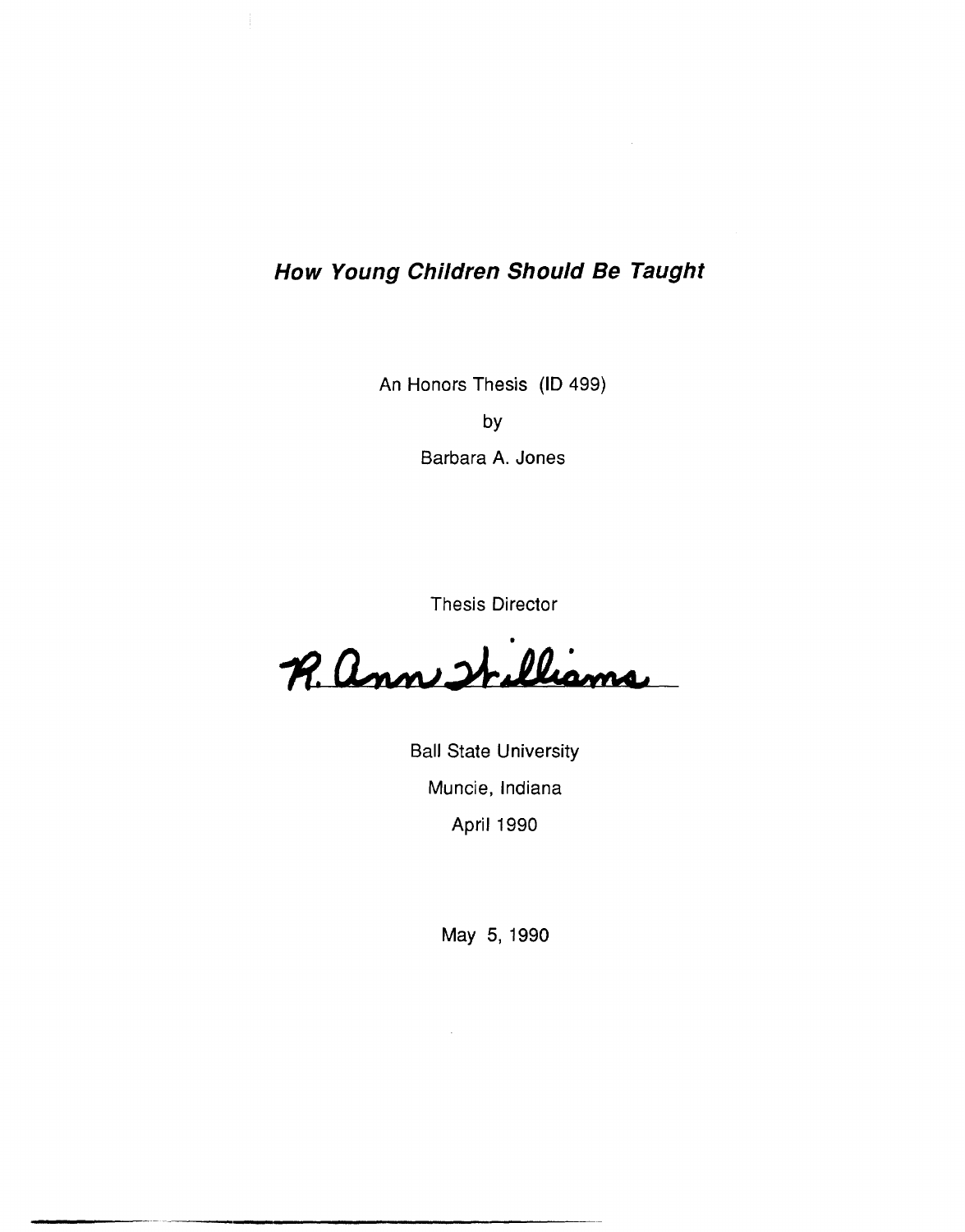

**How Young Children Should Be Taught** 

**Outline** 

# I. Introduction

- II. The kindergarten child
	- A. Physical characteristics
	- B. Emotional characteristics
	- C. Social characteristics
	- D. Cognitive characteristics
- III. How the kindergarten child learns
	- A. Piaget's theory
		- 1. Levels of cognitive development
		- 2. Learning versus development
		- 3. Interaction with environment
		- 4. Role of the teacher
- IV. Forming a developmentally appropriate curriculum
	- A. Characteristics of the children
	- B. How kindergarten children learn
	- C. Definition of developmentally appropriate
		- 1. Appropriate for age
		- 2. Appropriate for individual
- v. Kindergarten practices
	- A. Curriculum goals
	- B. Math
		- 1. Appropriateness
		- 2. How to adapt to be appropriate
	- C. Science
		- 1. Appropriateness
		- 2. How to adapt to be, appropriate
	- D. Social Studies
		- 1. Appropriateness
		- 2. How to adapt to be appropriate
	- E. Music
		- 1. Appropriateness
		- 2. How to adapt to be appropriate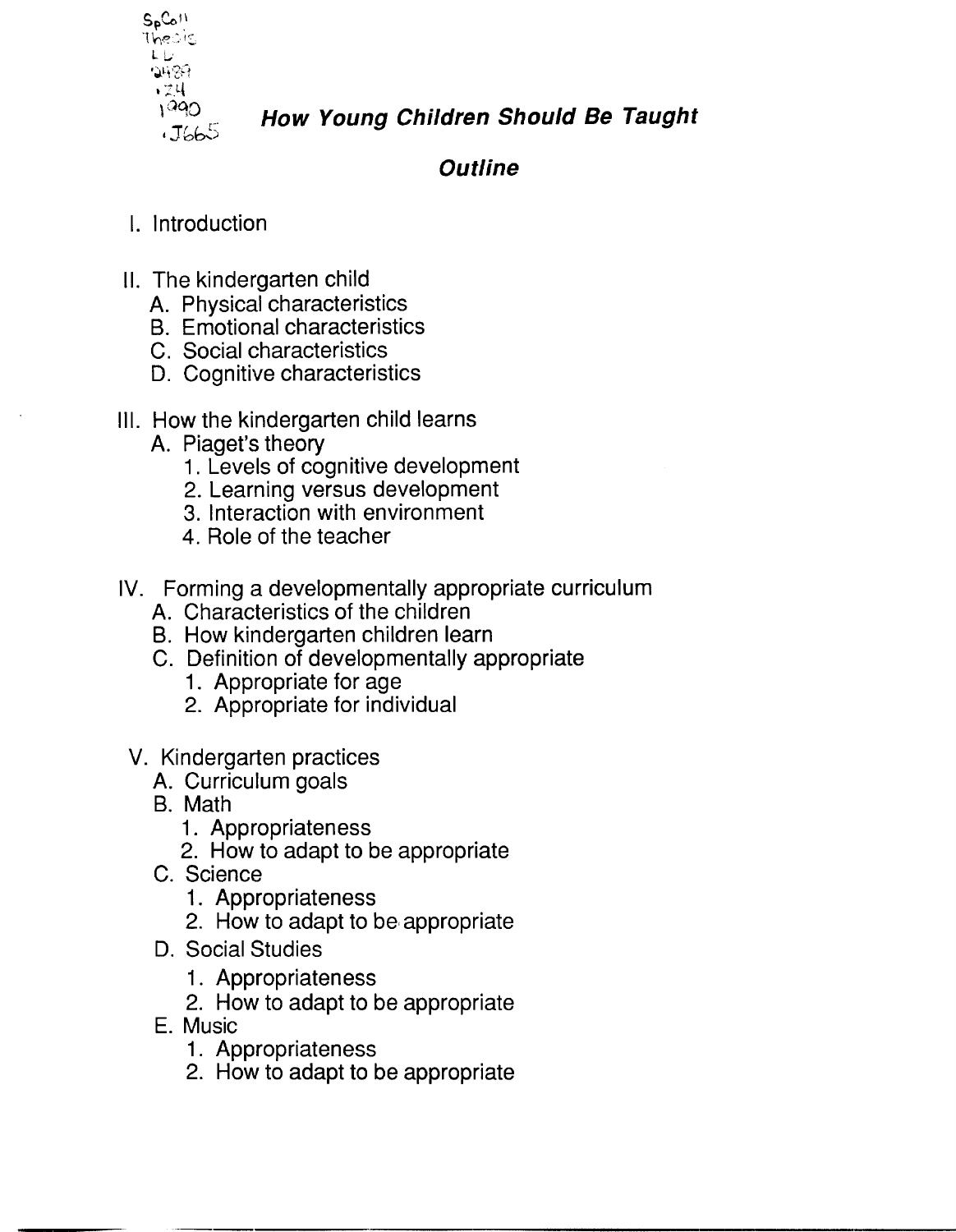- F. Art
	- 1. Appropriateness
	- 2. How to adapt to be appropriate
- G. Physical Activity
	- 1. Appropriateness
	- 2. How to adapt to be appropriate
- VI. Reading and Language development in the kindergarten
	- A. How children acquire language
	- B. How children begin to read
		- 1. Through social interaction
		- 2. Through seeing a purpose for reading
		- 3. Through being read to
	- C. Traditional practices
		- 1. Basal readers
		- 2. Workbooks/Phonics drill
		- 3. Story time
		- 4. Handwriting instruction
	- D. Developmentally appropriate practices
		- 1. Daily writing activities
		- 2. Whole class dictations
		- 3. Classroom library
		- 4. Story time
			- a. Comprehension skills
			- b. Predictable stories
- VII. Conclusion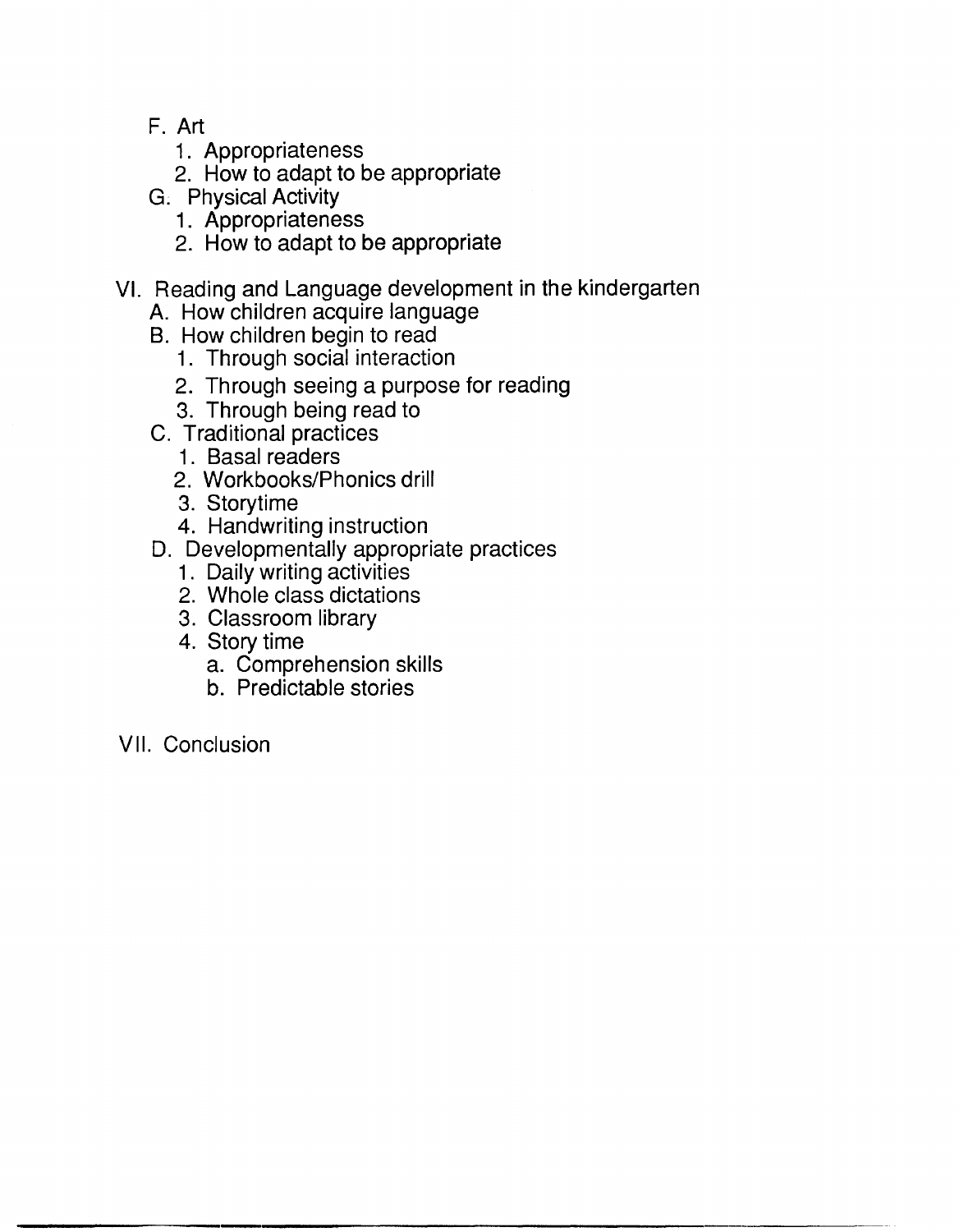## **How Young Children Should Be Taught**

A recurring issue in the field of education is "What is the best way to teach young children?" Throughout the history of education this question has been answered with a variety of theories and teaching practices. The recent "back to basics" approach of the 1980's created a curriculum shove down. "Teaching methods intended for high school students were imposed on first graders. The lesson of the day was more: more homework, more tests, more discipline." Children were expected to sit quietly at their desks and listen to the teacher distribute her knowledge. (Wingert & Kantrowitz, 1989, p 6.) But this is beginning to change. More research is being done on how young children learn best, and the results are consistent with many theories of learning. A look at the theories and research supports the assertion that kindergarten children learn best in an environment and curriculum that is developmentally appropriate for them.

## **The Kindergarten Child**

Before the appropriateness of the education of the kindergarten child can be explored, the kindergarten child must be described. This is a difficult task because all children in kindergarten are individuals and unique. They possess a wide variety of background experiences and abilities. They also possess unique developmental ages. Even if two children are the same age chronologically, they may not be the same age developmentally. Therefore, the best description of the kindergarten child is a listing of general characteristics that children at the kindergarten level possess. The Indiana Kindergarten Guide groups these characteristics into four main categories: phYSical characteristics, emotional characteristics, social characteristics, and cognitive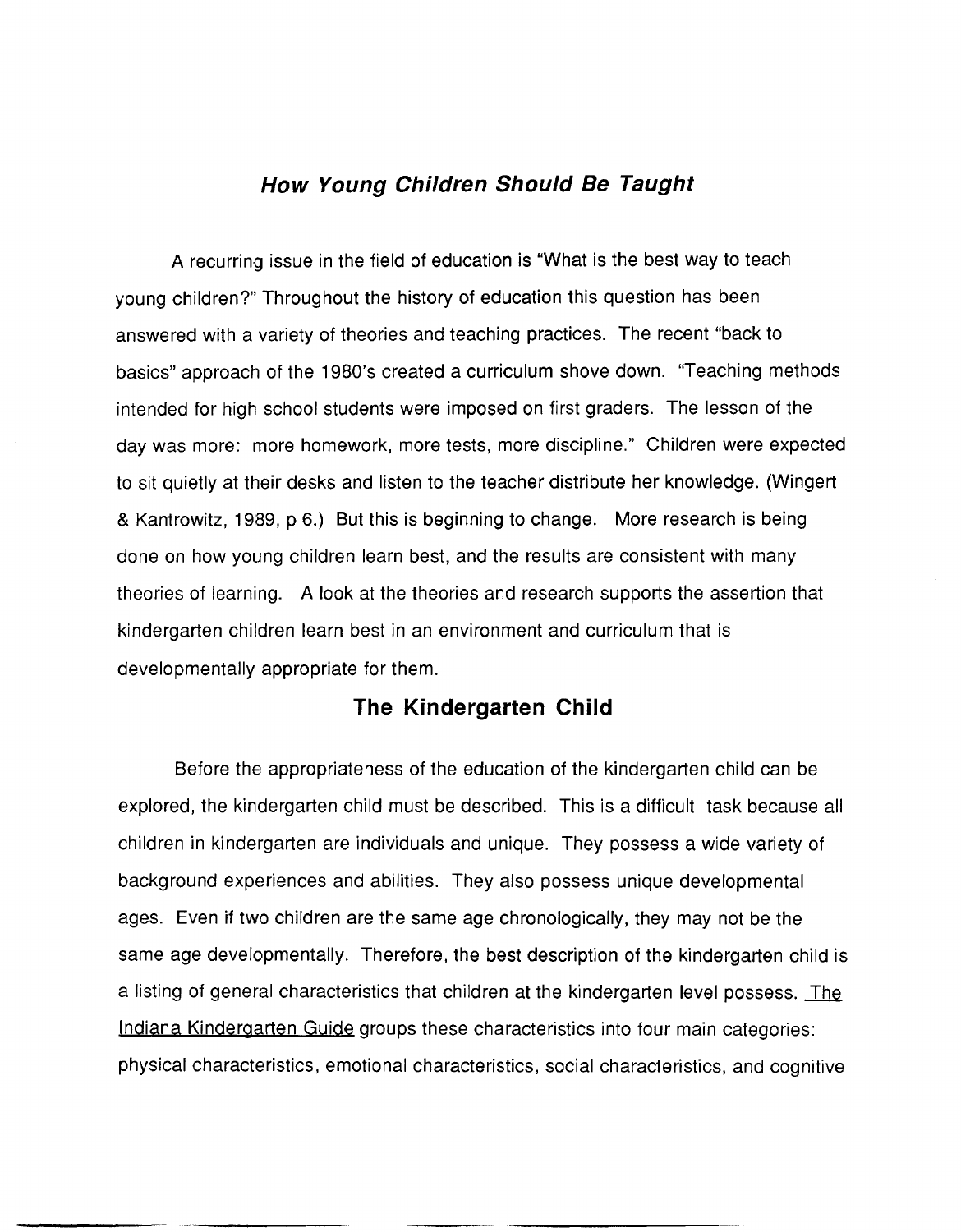characteristics.

## **Physical Characteristics**

A kindergarten child has certain physical abilities that he has previously developed. He also needs to further develop his physical abilities. These physical characteristics and needs are as follows: (IN, 1989, P 5.)

- \* has good loco-motor control
- \* has good control of large muscles
- \* is in the process of developing small muscle control
- \* tires easily when movement is restricted
- \* enjoys participating in physical activities
- \* has established eye, hand, and foot dominance
- \* tends to play vigorously and fatigue easily, but seldom admits being tired
- \* needs freedom of movement when pursuing learning activities
- \* needs opportunities for motor exploration when working
- \* needs opportunities to develop rhythmic control of body
- \* needs activities that continue to nurture large muscle development and refine small muscle control
- \* needs experiences that develop responsibility for care and safety of body
- \* needs adult guidance in finding accoptable outlets for tension and emotions

## **Emotional Characteristics**

A kindergarten student has also reached a level of emotional development. Some characteristics of and needs to further this development are as follows: (IN, 1989,  $p 6.$ 

- \* gains a sense of security from routine (which should also be flexible)
- \* responds to praise, affection, encouragement, and consistent expectations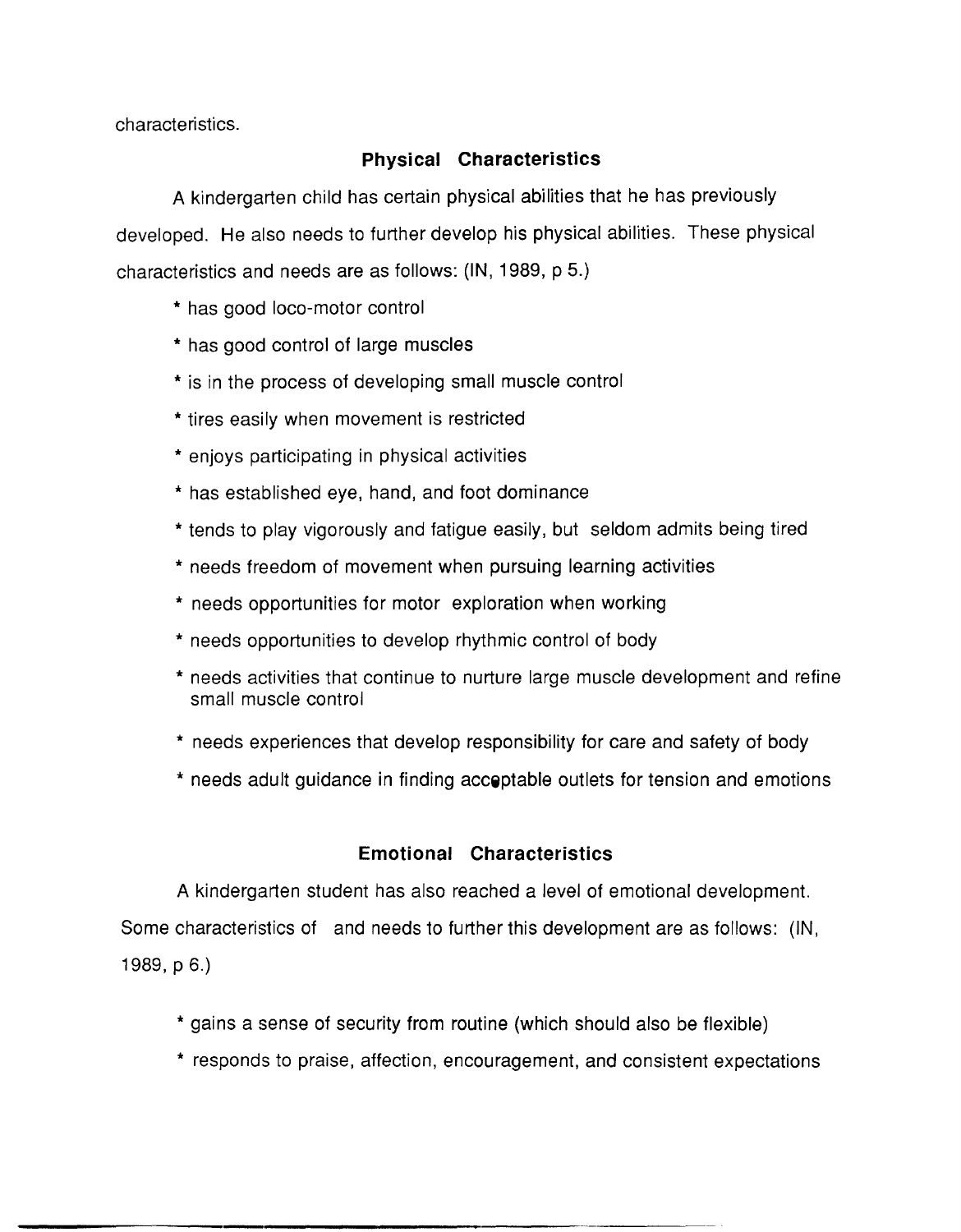- \* searches for fairness, trust, and understanding
- \* needs positive support in resolving peer conflicts
- \* discovers and uses socially acceptable behavior patterns with adult guidance and assistance
- \* exhibits regressive behavior patterns when over-stimulated, extremely tired, or not feeling well
- \* needs opportunities to experience joy and relaxation in order to maintain a positive emotional state
- \* accepts guidance and authority when the purpose is understood and reasonable
- \* needs success experiences which build a positive self-image and tend to generate positive interactions
- \* needs opportunities to interact with peers in a variety of settings-playing games, sharing stories and ideas, constructing projects, engaging in learning center tasks

## **Social Characteristics**

Due to a variety of previous experiences, kindergarten children may be at many social developmental levels. However, there are some general characteristics and needs that all kindergarten children have. The Indiana Kindergarten Guide lists these as follows: (IN, 1989, pp 5-6.)

- \* needs attention, encouragement, and support
- \* is somewhat self-centered and needs adult assistance in learning to share and take turns
- \* enjoys talking and responds to sincere listeners
- \* seeks friendships and responds to group acceptance
- \* functions most effectively in small groups
- \* respects rules when involved in their development
- \* needs opportunities to be engaged in resolving conflicts and establishing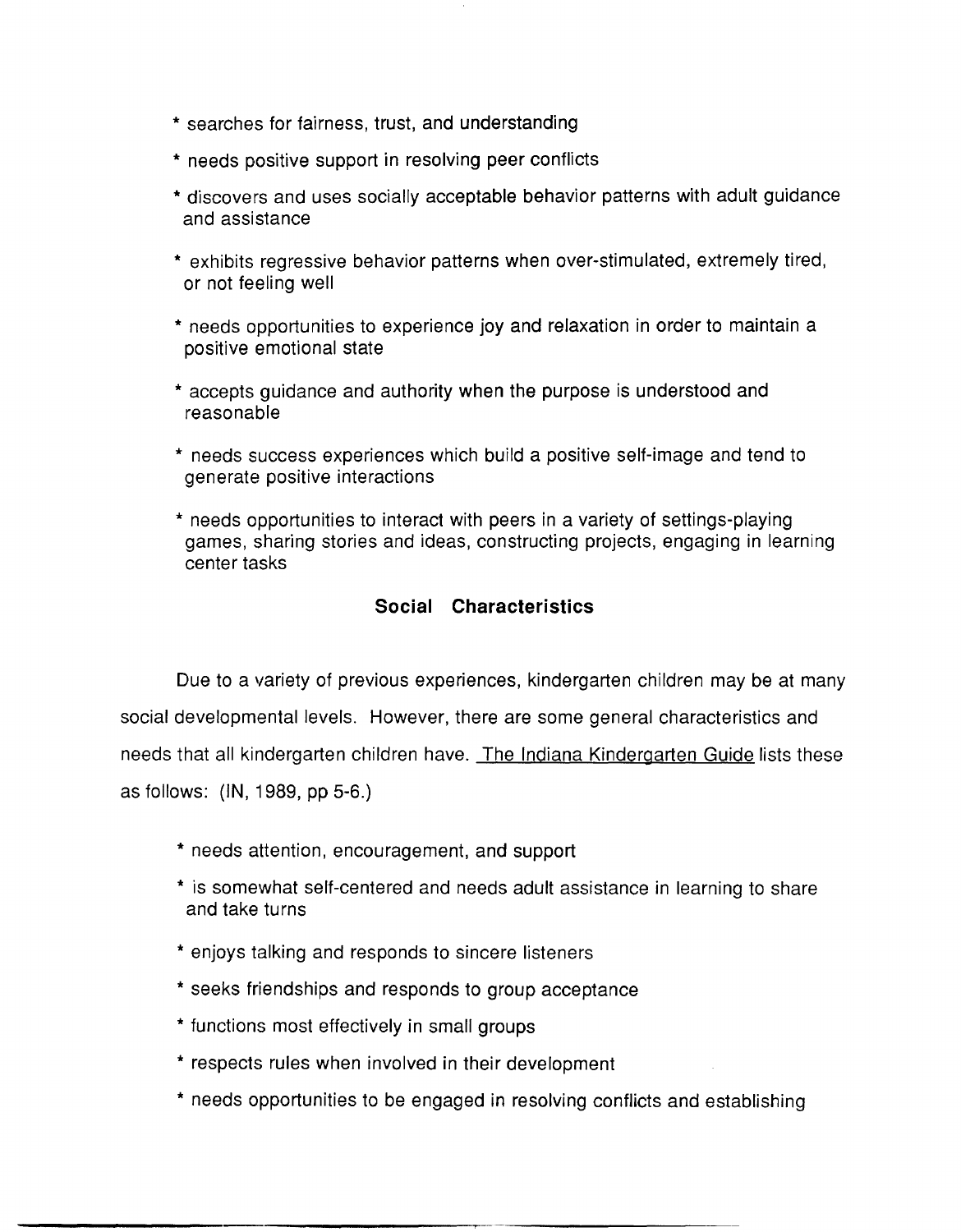procedures that foster pro-social behavior

- \* is in the process of developing an awareness that others do not perceive situations from the same perspective
- \* benefits from engaging in discussions related to classroom interaction that are positive and those that need improvement

## **Intellectual Characteristics**

Children do not develop intellectually at the same rate. Also, some children are involved in early learning programs such as Head Start or preschools while others have no experience in the school setting before entering kindergarten. Thus, there is a wide variety of intellectual abilities in a kindergarten classroom. However, there is a list of general intellectual characteristics and needs of the kindergarten child.(IN, 1989, p 7.)

- \* is curious, eager, and active
- \* learns through firsthand experiences exploring, manipulating materials, asking questions, making discoveries
- \* constructs personal knowledge about things and people
- \* is capable of "losing self" in an activity that is of high interest
- \* is eager to learn when provided with concrete experiences rather than abstract ideas
- \* assimilates information more readily when learnings are presented in familiar context
- \* needs many firsthand experiences to build the information base necessary for later meaningful reading experiences
- \* needs experiences that develop questioning, observing, exploring, investigating, and anticipating behaviors
- \* gains understanding of relationships through dramatic play, dramatization of stories, planning and constructing small group projects, and interacting in small groups in learning centers
- \* needs many opportunities to share ideas with peers and adults in order to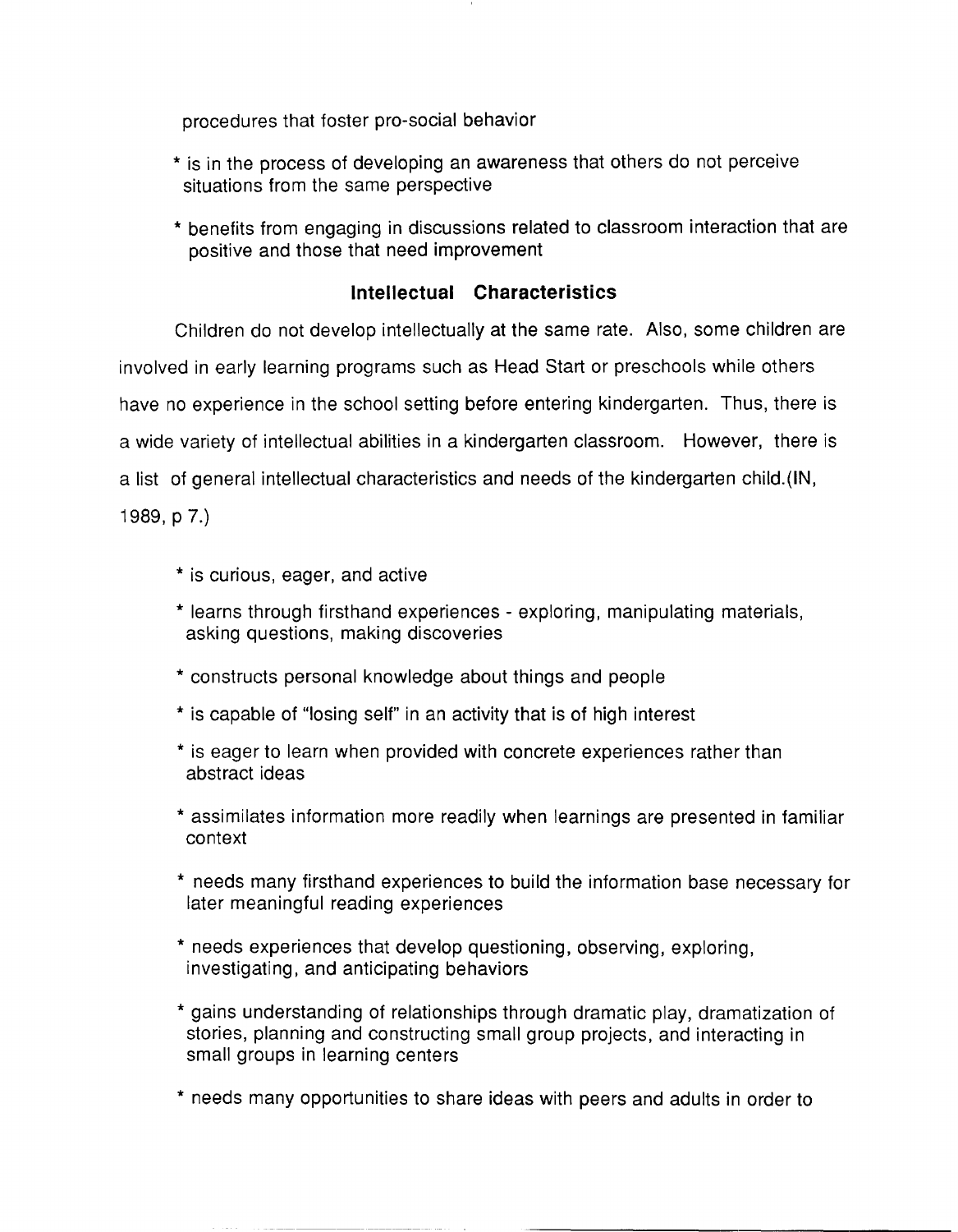develop oral speaking and listening skills

- \* needs opportunities to interact with people and materials in order to develop perceptual discrimination, reasoning, and memory
- \* learns to follow instructions, solve problems, set goals, and develop skills when encouraged to initiate projects

Although these lists of characteristics can paint a picture of a typical kindergarten child, it is not a picture of every kindergarten child.lt is important to stress that these are general characteristics. One student may need experiences to further develop a particular skill while another child may have fully developed a skill. One should not assume that a child is not ready for kindergarten because a child does not fit the picture of the "typical kindergartner". A developmentally appropriate kindergarten curriculum will provide each student the opportunity to increase their development and meet their individual needs.

# **How the Kindergarten Child Learns**

There is more to understanding the kindergarten child than simply knowing what his developmental levels and needs are. When planning a curriculum that is suited to a kindergarten child, the ways in which the child learns best must be considered. Extensive research has been performed to try to ascertain how young children learn. One of the most influential researchers in this field is Jean Piaget. Piaget's theory of how children learn evolved from his work in observing the cognitive development of children.

In researching the cognitive development of children, Piaget found four developmental periods: the sensorimotor period, the preoperational period, the concrete operations period, and the formal operations period. All children pass through these four stages, in order, though each individual child progresses through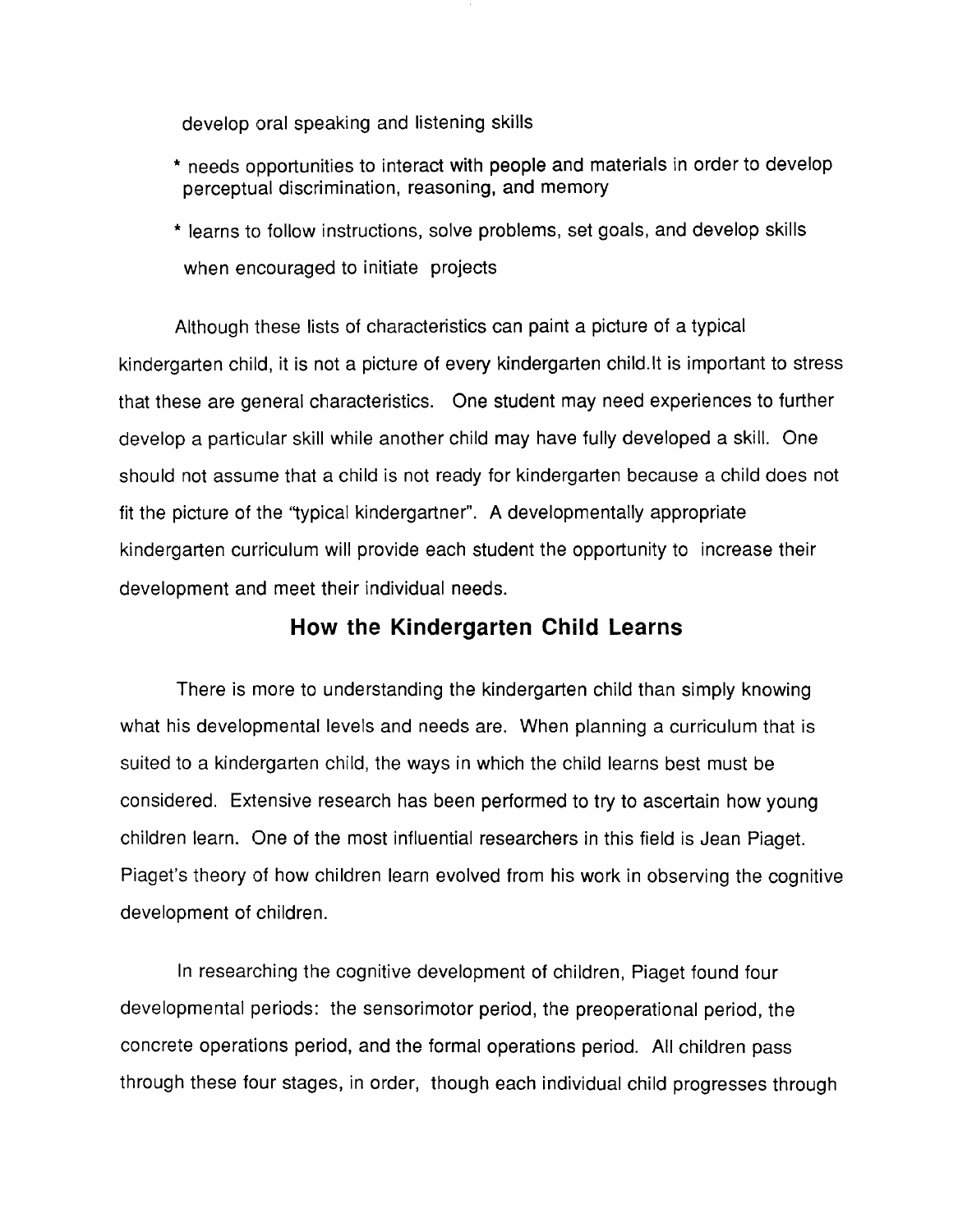each stage at her own rate. Piaget gives age guidelines for each stage. These ages are just guidelines, some children may develop through a stage faster, some slower. The age guidelines for the preoperational stage is 2 - 7 years. In general, the kindergarten child will be at some stage of development in the preoperational stage.

During the preoperational stage of development, children begin to use symbols to represent objects. This ability to use symbols allows for the development of language. The preoperational child is also capable of thought. This thought however, is ruled by the child's perceptions, making it only partly logical. This is most clearly exemplified in Piaget's conservation assessment tasks. In one of these tasks the child is shown two rows of eight pennies. The child is asked if there is the same number of pennies in each row. After the child asserts that each row has the same number of pennies, one of the rows is spread out (lengthened). The child is again asked if there are the same number of pennies in each row. Because the child perceives the one row as longer, he answers that the longer row has more pennies. The child is using his perceptions, rather than using the logic that no pennies have been added or taken away, therefore the number of pennies has to be the same, to formulate his answer. A third characteristic of the preoperational child is the concept of "egocentrism". The child's thinking, along with being ruled by his perceptions, is also influenced by himself. A preoperational child thinks that everyone else is just like him, thinks just like him, and quite logically decides that everything he thinks and does is "right". (Wadsworth, 1978)

Knowing about the developmental stage of the kindergarten child may be at is not enough to understand how the kindergarten child learns. One must also understand the difference that Piaget sees between development and learning. According to the theory of Piaget, "cognitive development is the reorganization of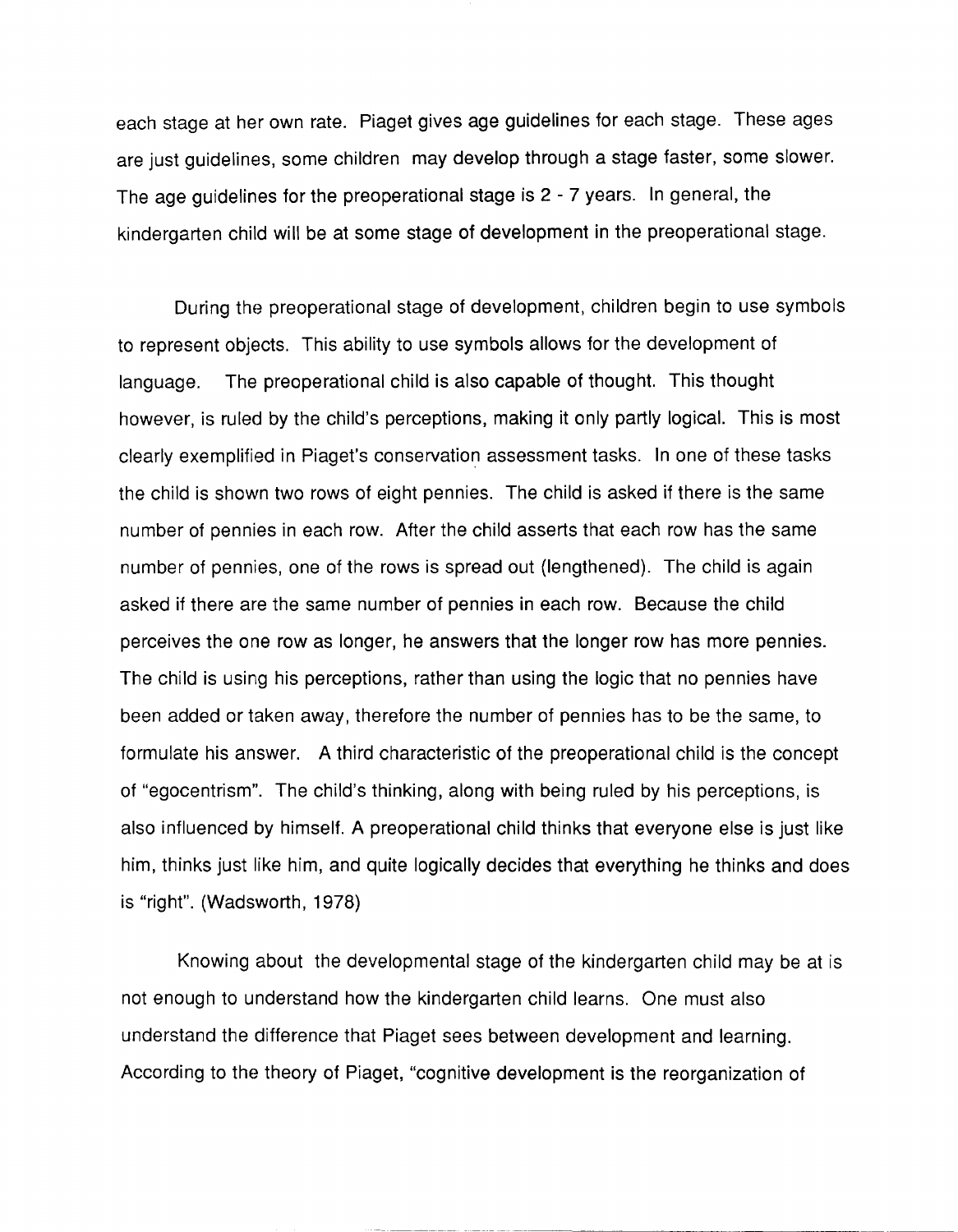mental structures, which occurs when a person spontaneously acts on the environment (transforms it), experiences disequilibrium, and assimilates and accommodates events." (Wadsworth, 1978, p 29.) Learning affects the intellect differently. "Functionally, learning is the application of an intellectual structure to a wide variety of objects and events. That is, one learns rules about how to apply the structure, and, consequently, the structure becomes increasingly elaborate."(Strauss, 1972, p 331.) "Learning is the acquisition of a skill or of specific information based on current intellectual structures or development." (Wadsworth, 1978, p 30.) Thus, followers of Piaget would believe that learning is dependent on the structures which are formed through interaction with the environment. These structures are formed during development. Therefore, learning is influenced by a child's development.

If learning is dependent on a child's development, and that development occurs when a child interacts with his environment, then a child will learn best in a situation where interaction with the environment is allowed and encouraged.

" The educational moral here is simple. Children acquire knowledge about the physical properties of objects by manipulating the objects. Implicit in Piaget's work is that all other ways of coming to know objects are qualitatively inferior. Reading about, or listening to someone talk about, an object cannot provide the quality of knowing that can be acquired by actively manipulating the object." (Wadsworth, 1978, p 50.)

If one is to use Piaget's theory in the classroom, the traditional role of the teacher cannot be followed. According to Wadsworth (1978), there are six principles of teaching using the theories of Piaget. These principles are based on the premise that "teaching at all levels of education must be founded on the activity of the learner." The first of these principles is "Create an environment and atmosphere in which children will be active and initiate and complete their own activities. Provide time to spare and materials to complete self-initiated activities." (Wadsworth, 1978, p 103.) This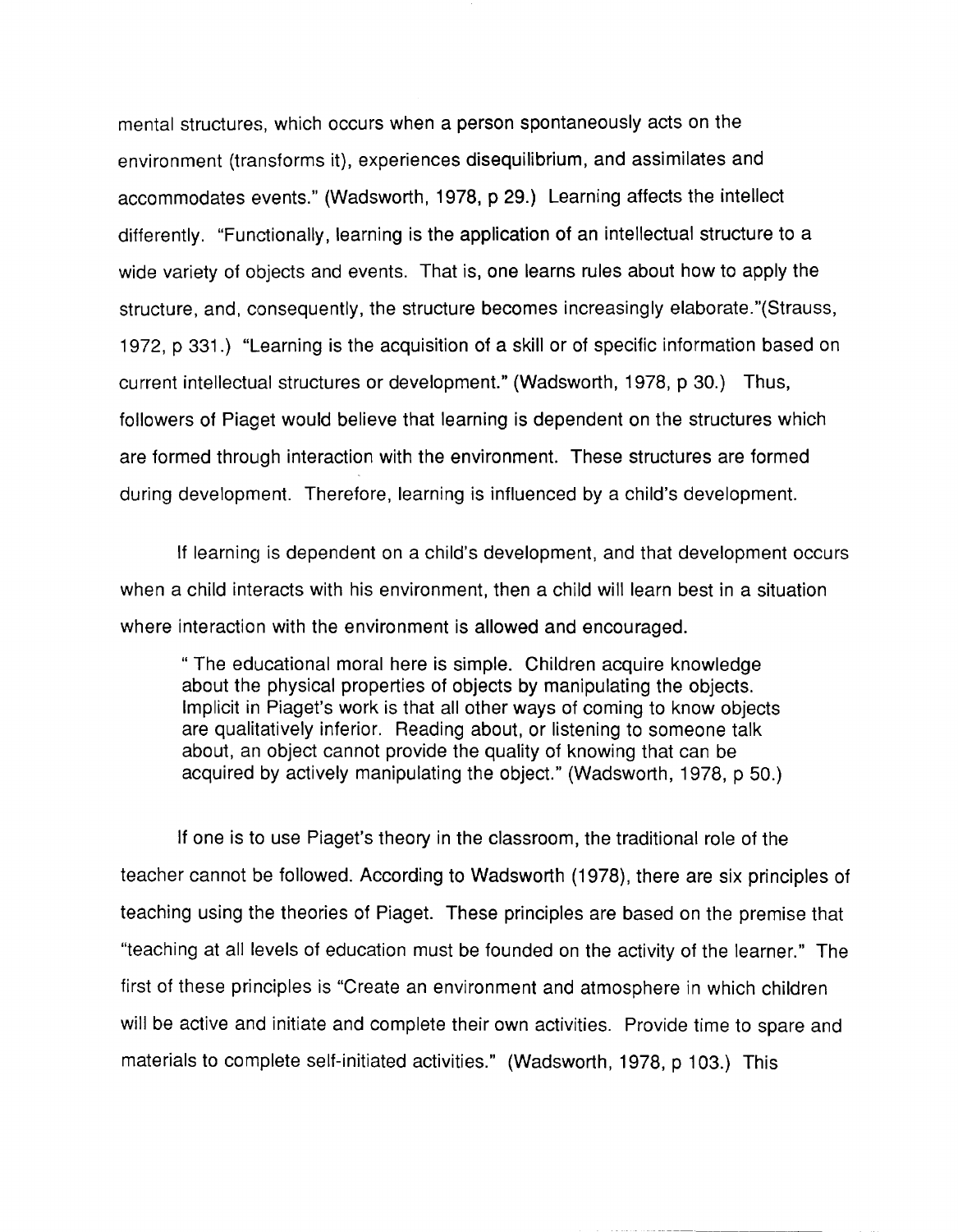environment is not simply the aspects of materials, space, structures, etc., but also includes the relationships that exist between the adults and children and between the children themselves.

The second principle is "With regard to social-arbitrary knowledge, tell the child the right answer (give him feedback about his answers) and reinforce social-arbitrary knowledge. In physical knowledge, encourage the child to find the answer directly from activity on objects. In logical-mathematical knowledge, refrain from telling the right answer and reinforcing it." (Wadsworth, 1978, p 104.) One should not reinforce or correct verbally action that uses logical-mathematical or physical knowledge because this knowledge is constructed by the child on his own. To make corrections to this knowledge, the child must reconstruct or construct further the structures he has developed. This is accomplished by interaction, not by passive listening. Socialarbitrary knowledge can be verbally given, corrected, and reinforced because the source of social-arbitrary knowledge is society, or other people.

"Let the preoperational child go through stages of being wrong" (Wadsworth, 1978, p 106.) is the third principle. Children need to construct their own preoperational knowledge rather than memorize adult knowledge. If the child is not able to progress through stages of being wrong, he may simply memorize the adult knowledge responses and rely on them rather than thinking on his own.

The fourth principle for teaching with the theory of Piaget , "Some types of knowledge are best learned (and motivated) from interaction with other children," (Wadworth, 1978, p 107.) deals with the preoperational characteristic of egocentrism. Egocentrism is broken down through interactions with other peers. These interactions can also develop logical-mathematical and social-arbitrary knowledge by "disequilibriating or shaking up the egocentric conceptualizations of the child and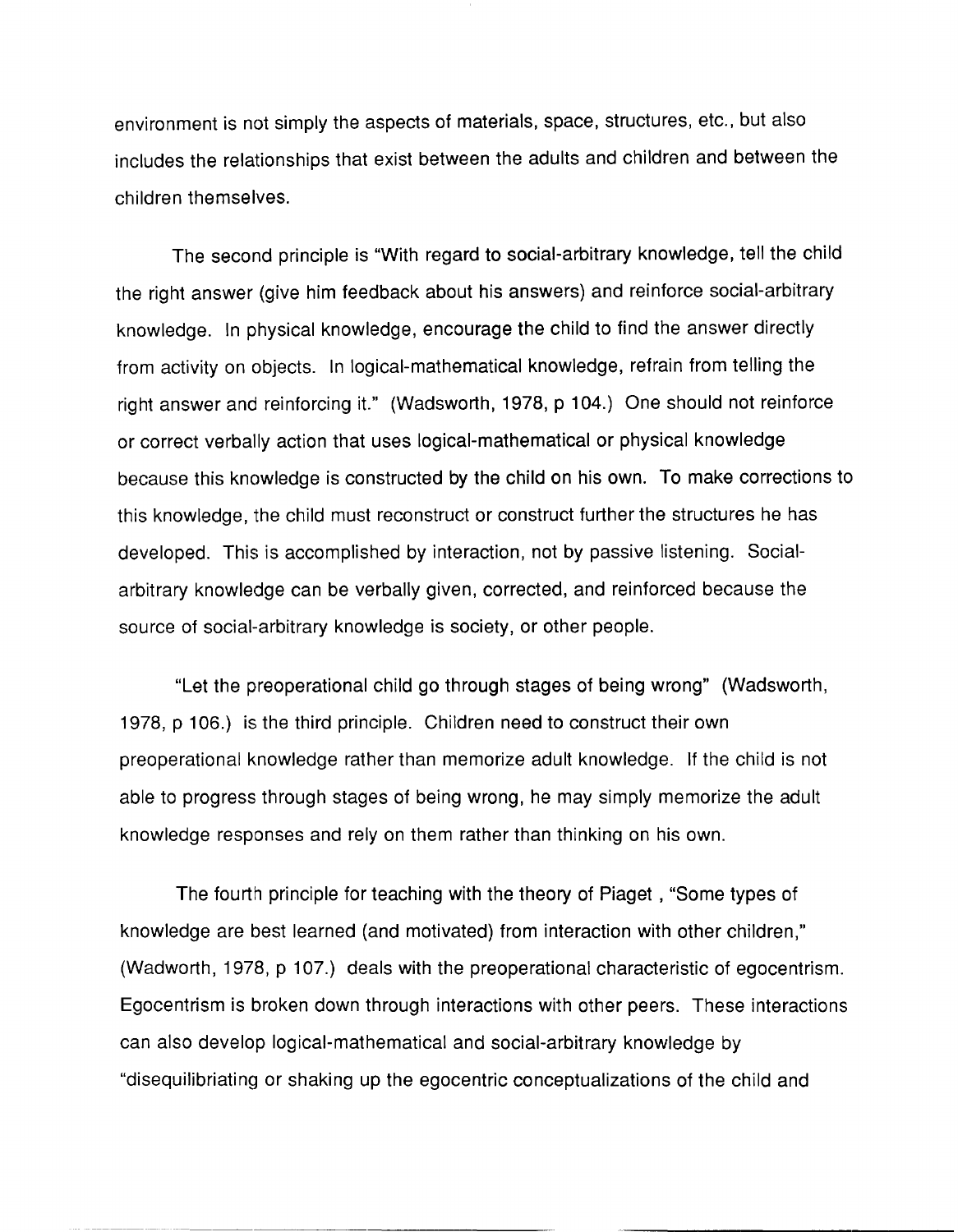providing information or feedback to the child about the validity of his social and logical constructions."

Principle number five is "View all aspects of knowledge as inseparable." (Wadsworth, 1978, p 110.) Theorists can separate the aspects of knowledge conceptually to better discuss them, but in the child's mind and behavior the aspects cannot be separated.

The last principle is "If you want a child to acquire a specific fact or piece of content that is not available to him, teach it directly and reinforce the learning." (Wadsworth, 1978, p 110.) There are some things that a child must learn which cannot be effectively learned through construction of knowledge. For example, children need to learn that crossing the road without looking is dangerous. Allowing the child to interact with his environment to construct this knowledge could be fatal. Things children should not do for justifiable reasons may be taught through direct instruction.

In a classroom that allows for and encourages interaction with the environment, the teacher can not be a disseminator of knowledge and facts, but must be a questioner and facilitator of learning. The teacher manages the environment. She establishes the environment, employing the above principles, to allow the children to have the interactions that are necessary for their individual developmental growth.

# **Forming A Developmentally Appropriate Curriculum**

With the knowledge of what kindergarten children are like and how they learn best, consideration can be given to developing a curriculum that is developmentally appropriate for the kindergarten child. To do this, the term "developmentally appropriate" must be defined. A simple definition was given by Wingert and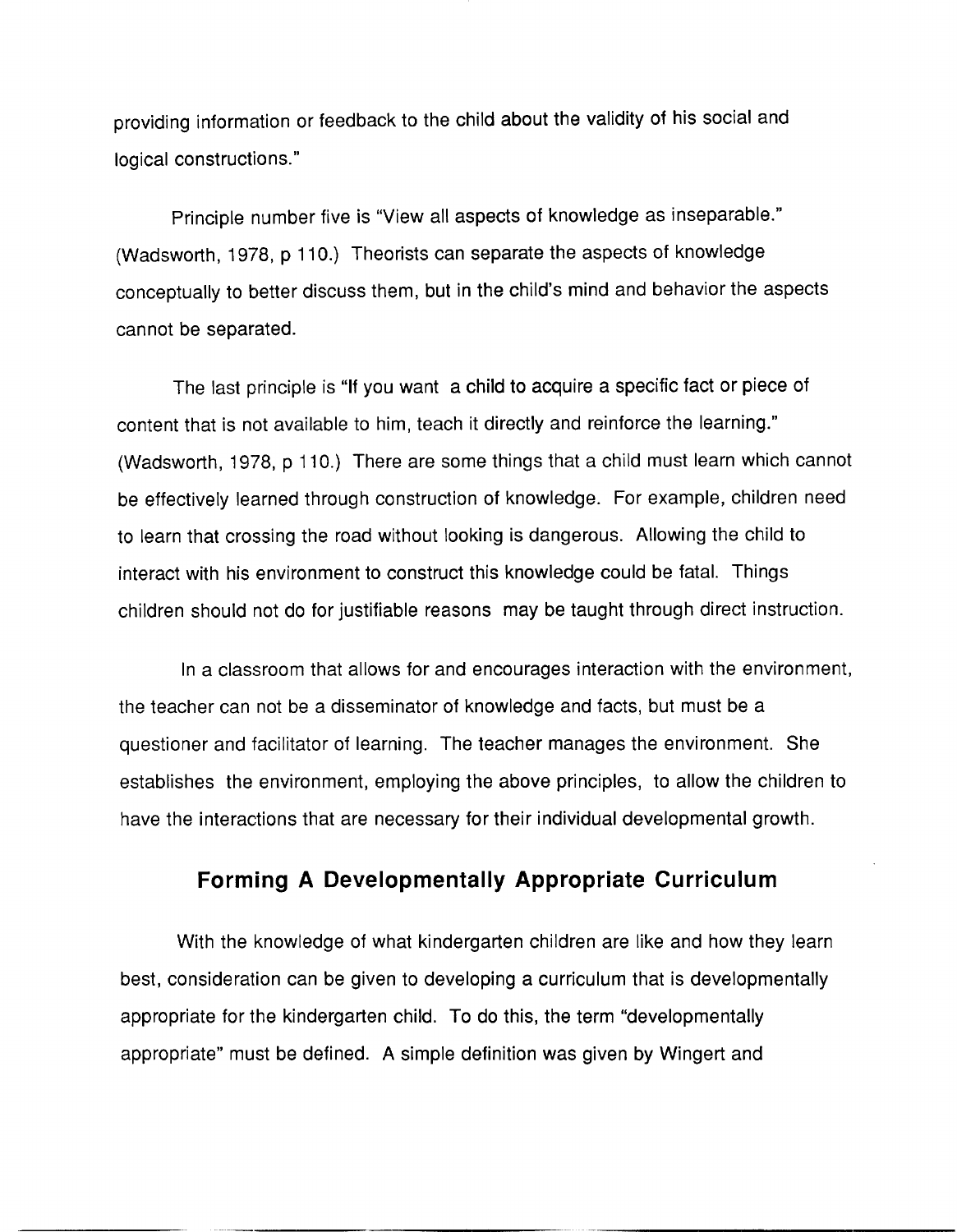Kantrowitz - "a curriculum based on what scientists know about how young children learn." (Wingert & Kantrowitz, 1989, p 45.) The NAEYC asserts that the term "developmentally appropriate" has two aspects: age appropriateness and individual appropriateness. (Bredekamp, 1987) For a curriculum to be age appropriate it must coincide with the children's age and developmental levels. For this to occur, the curriculum developers and the teachers must have knowledge of child development. A child's rate of development, his background experiences, his personality, and his learning style differentiate him from other children, therefore, the curriculum must be appropriate for each individual child.. (Bredekamp, 1987)

# **Current Kindergarten Practices Curriculum Goals**

To plan a developmentally appropriate curriculum, developers must have a knowledge of how a kindergarten child develops, and how a kindergarten child learns best. The first step in developing this curriculum is to set appropriate goals. Administrators need to be careful to not set goals that are too specific. "When the goals are so specific, the tendency is for teachers to instruct everyone with the same material, usually by rote, with worksheets and through lots of practice." (McCaig, 1988, p 35.) This may seem to be the traditional method, but in reality, this method does not take into consideration the fact that children learn actively, through hands on experiences. There are other downfalls curriculum developers often fall into. They focus goals on the intellectual development of kindergartners, ignoring the other areas of development (physical, emotional, and social) and the interrelatedness of these areas. Another downfall concerns student evaluations. Many times kindergartners are expected to perform at adult standards or at a standardized norm. This practice is based on the false assumption that all students are alike and can be expected to do the same tasks at the same level, and achieve mastery of skills at the same rate. It is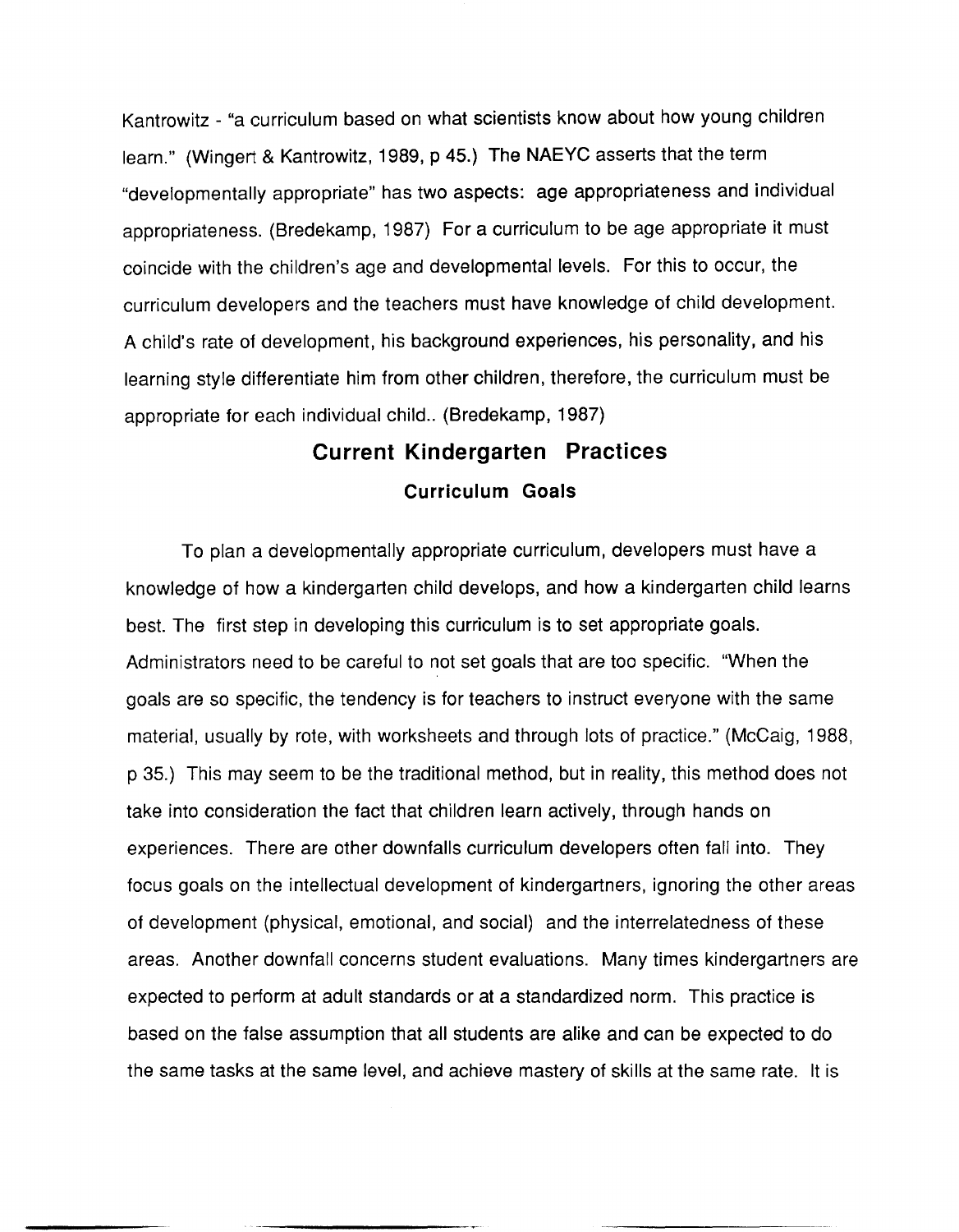inappropriate when the child's worth is determined by performance in these skills. (Bredekamp, 1987) If the standards of performance are inappropriate and unattainable by most kindergarten children, then evaluating their worth by these standards will only lead to a poor self-image and a poor attitude towards learning.

There are ways to form curriculum goals that coincide with children's development and learning styles. The NAEYC lists three appropriate practices in Developmentally Appropriate Practice in Early Childhood Programs Serving Children From Birth Through Age 8. These are as follows:

- \* Experiences are provided that meet children's needs and stimulate learning in all developmental areas-- physical, social, emotional, and intellectual.
- \* Each child is viewed as a unique person with an individual pattern and timing of growth and development. The curriculum and adults' interaction are responsive to individual differences in ability and interests. Different levels of ability, development, and learning styles are expected, accepted, and used to design appropriate activities.

\* Interactions and activities are designed to develop children's selfesteem and positive feelings toward learning. (Bredekamp, 1987, p 54.)

Following these guidelines in formulating curriculum goals provides for growth in all aspects of development, individual learning in a manner that is consistent with each child's development and needs, and promotion of a positive self-image and attitude towards learning.

Once the curriculum goals are determined, then work begins to achieve these goals. If developmentally appropriate goals are to be reached, then developmentally appropriate teaching practices must be used in all areas of the curriculum.

## **Math**

Mathematics is one of two curriculum areas society called to be increased in the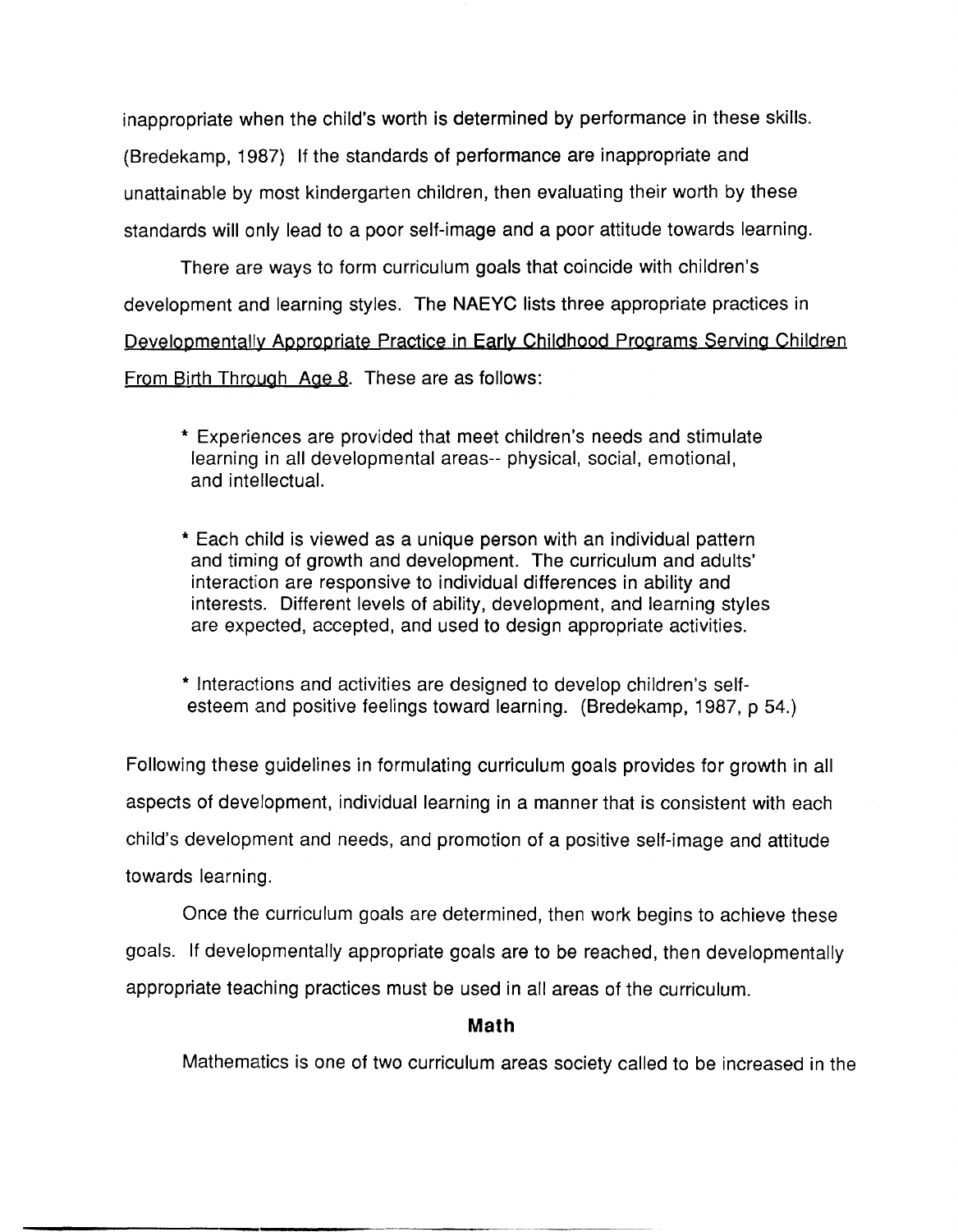1960's. The assertion that American children were behind the Russians in Mathematics led to an increase of math in the elementary school curriculum. In order to assure that graduating high school seniors had more math experiences, math education started earlier. This meant formal Mathematics began in the kindergarten. This brought about rote learning of the numerals and shapes. These skills were taught by math workbooks and worksheets. Students opened their books to page 10 in unison. The teacher drew the numeral "1" on the board and said "This is the number one. Can you find a number one on your page? Circle the number one." This activity seemed to meet new curriculum goals (more mathematics were introduced earlier) but was it effective? Were the students really learning the concepts? Were they comprehending the concepts well enough to master the next concepts that are built on these? The answer to these questions is "No" when Piaget's theory of how children learn is considered. Piaget's theory asserts that children learn by interacting with their environment, through manipulation of objects and materials, through creating disequilibrium and constructing new structures of knowledge. (Wadsworth, 1978) The Indiana Curriculum Guide emphasizes this in their statement, "Kindergarten children develop the ability to understand mathematical relationships through concrete experiences." (IN, 1989, p 44.) These concrete experiences may be integrated as part of a thematic unit, be taught formally, or be taught informally.

What are some appropriate goals for the math portion of a kindergarten curriculum. The Indiana Kindergarten Guide lists the following goals:

- \* Seeing many different relationships between objects
- \* Quantifying objects logically and comparing sets
- \* Seeing relationships associated with balance and weight
- \* Seeing relationships associated with length and area
- \* Seeing relationships associated with volume and capacity
- \* Seeing relationships associated with time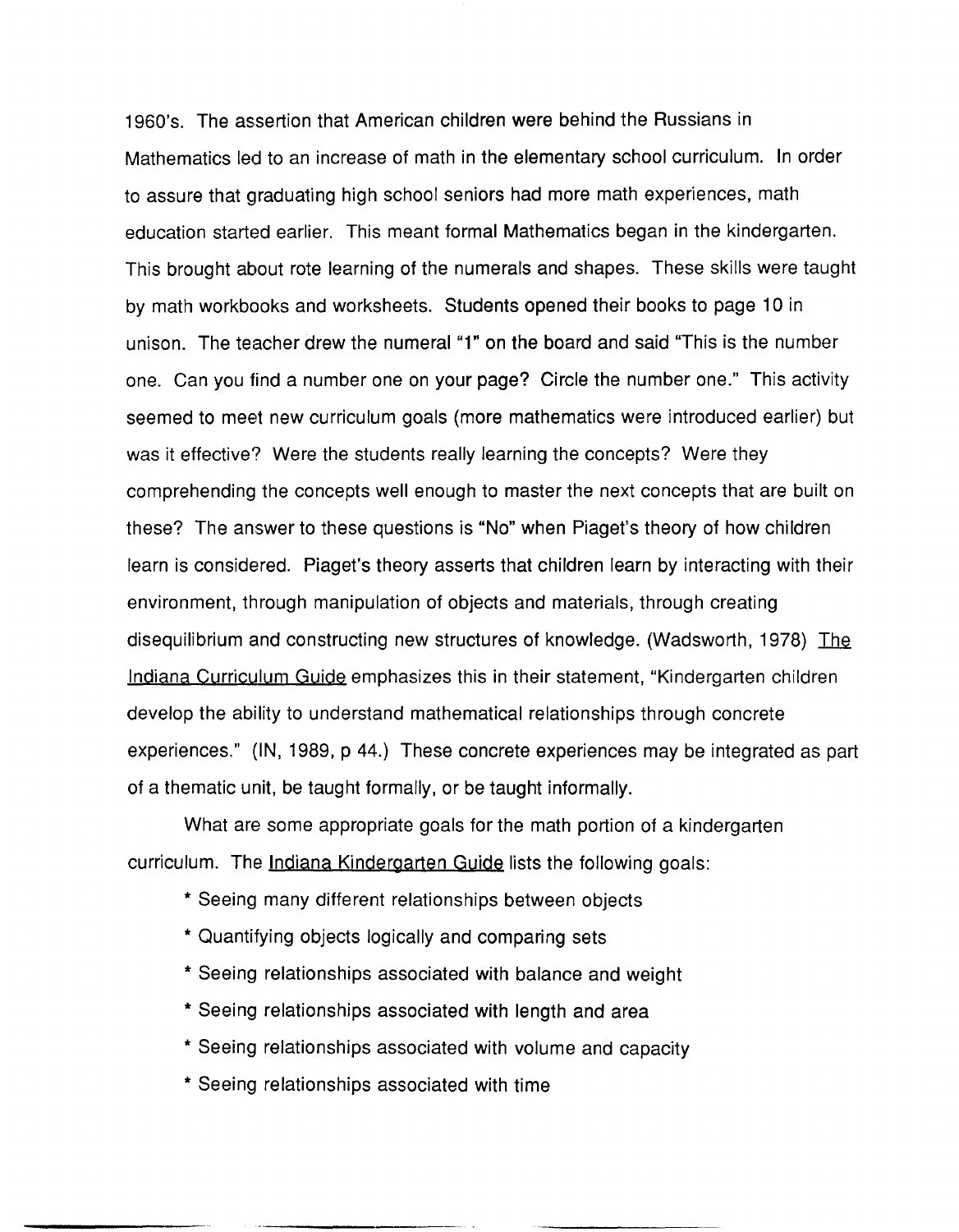- \* Seeing relationships associated with size and shape
- \* Acquiring a mathematical vocabulary
- \* Recording mathematical concepts symbolically  $(IN, 1989, p 44.)$

These goals do not call for evaluation of children by performance, they call for the provision of experiences that will facilitate the formation of cognitive structures for math learning. Therefore, they are consistent with the means by which children learn.

There are several ways to meet developmentally appropriate goals. One way is to provide active exploration and interaction with the environment involving mathematics. This can be accomplished by having a math learning center or learning area in the classroom. This area should encourage "counting, sorting, classifying, sequencing, recording, and measuring." (IN, 1989, p 15.) There should be materials such as objects for counting and sorting, blocks, cups, muffin tins, spoons, tape measures, measuring cups, meter sticks, scales, calendars, clocks, sandpaper and felt numerals, and wood cut-out numerals present in this area to perform these activities.

#### **Science**

Science is the second curriculum area that society demanded an increase in. This increase led to greater competition at science fairs and a greater emphasis on the scientific method. Introducing science at the kindergarten level was a means of better preparing students for the more advanced science classes yet to come in their education.

Science as a curriculum component in the kindergarten is not inappropriate, but the methods used to teach it may be. Many times science is taught from a textbook and related worksheets. Experiments are performed as a demonstration by the teacher, not as student hands-on activities. A science area may be in the classroom, but often the materials have been there so long, the children show little or no interest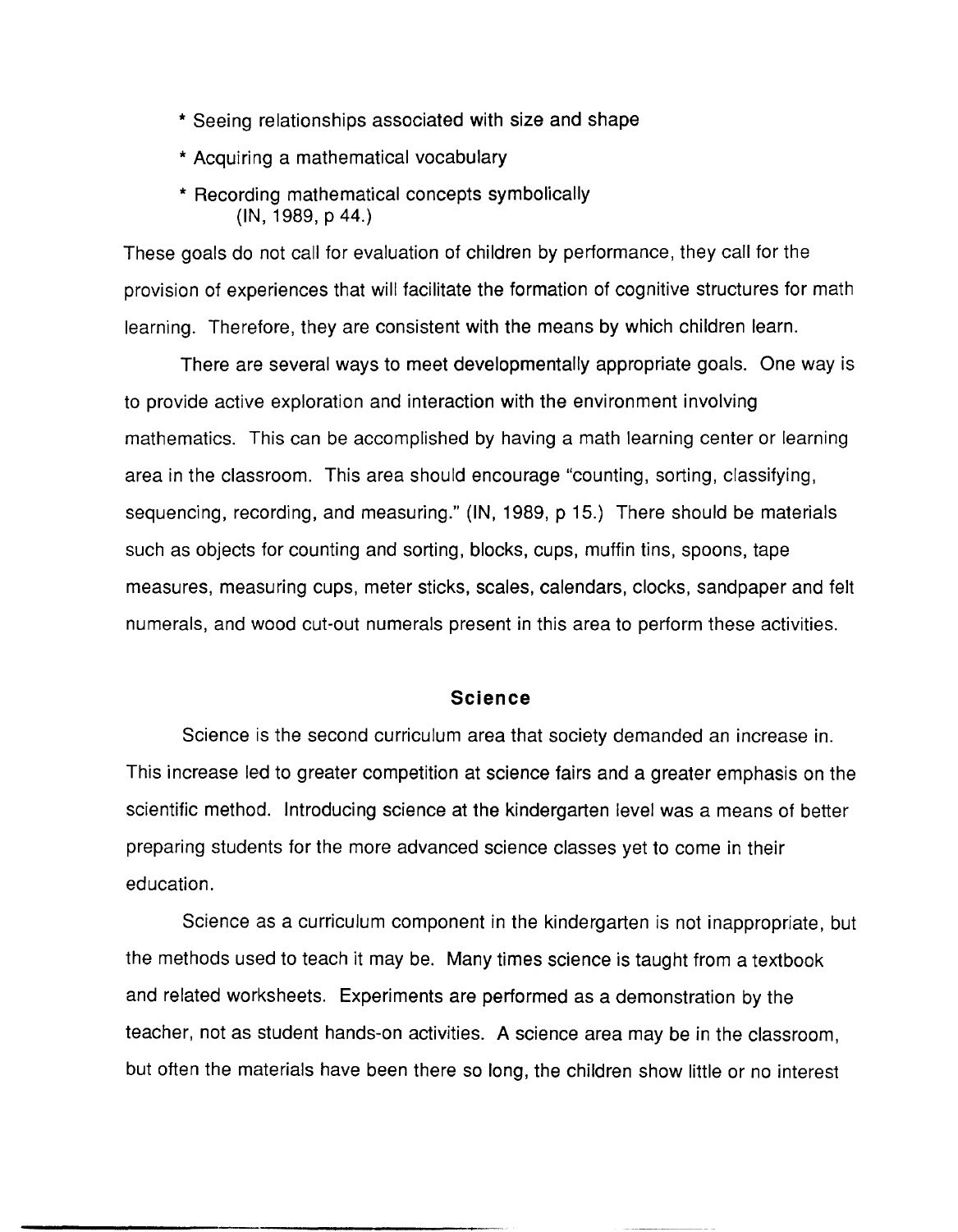in them. (Bredekamp, 1987)

Science is a curriculum area that can easily be taught by developmentally appropriate means to develop skills such as observing, recording, predicting, classifying, and experimenting. A simple method to bring science into the kindergarten curriculum is to provide classroom pets and plants for the children to observe and care for. Rather than strictly following a science text, teachable moments should be used to their full advantage. (Bredekamp, 1987) For example, the San Francisco Earthquake of 1989 was a great lead in for discussing earthquakes. Students heard about the quake on the radio and television, and had many questions and concerns about earthquakes. A class of first grade students in Indiana were overheard discussing the earthquake. One said, "Yeah, the earthquake will get here by Thursday. It's moving across the country and it's in Colorado now." This brought about a growing fear in the students. A small unit on earthquakes, even though it was not in the science text or planned for that time, helped to dispel these fears.

An important part of the classroom environment for science learning is the science center. This area should include a variety of things to investigate. Some things that might be included are listed in the Indiana Kindergarten Guide: "magnets, prisms, magnifying glasses, churn, insect cage, small animal cage, eye droppers, air pump, water pump, plastic containers, pans, trays, funnels, pulleys and wheels, rocks, fossils, and sea shells." (IN, 1989, p 15.) This is not an inclusive list. Other materials that foster investigation skills can also be used.

#### **Social Studies**

Social Studies, like science, is another curriculum area that should not come from a textbook during the kindergarten year. This assertion is supported by the NAEYC's summary statement of inappropriate practice in teaching social studies.

"Social Studies instruction is included occasionally after the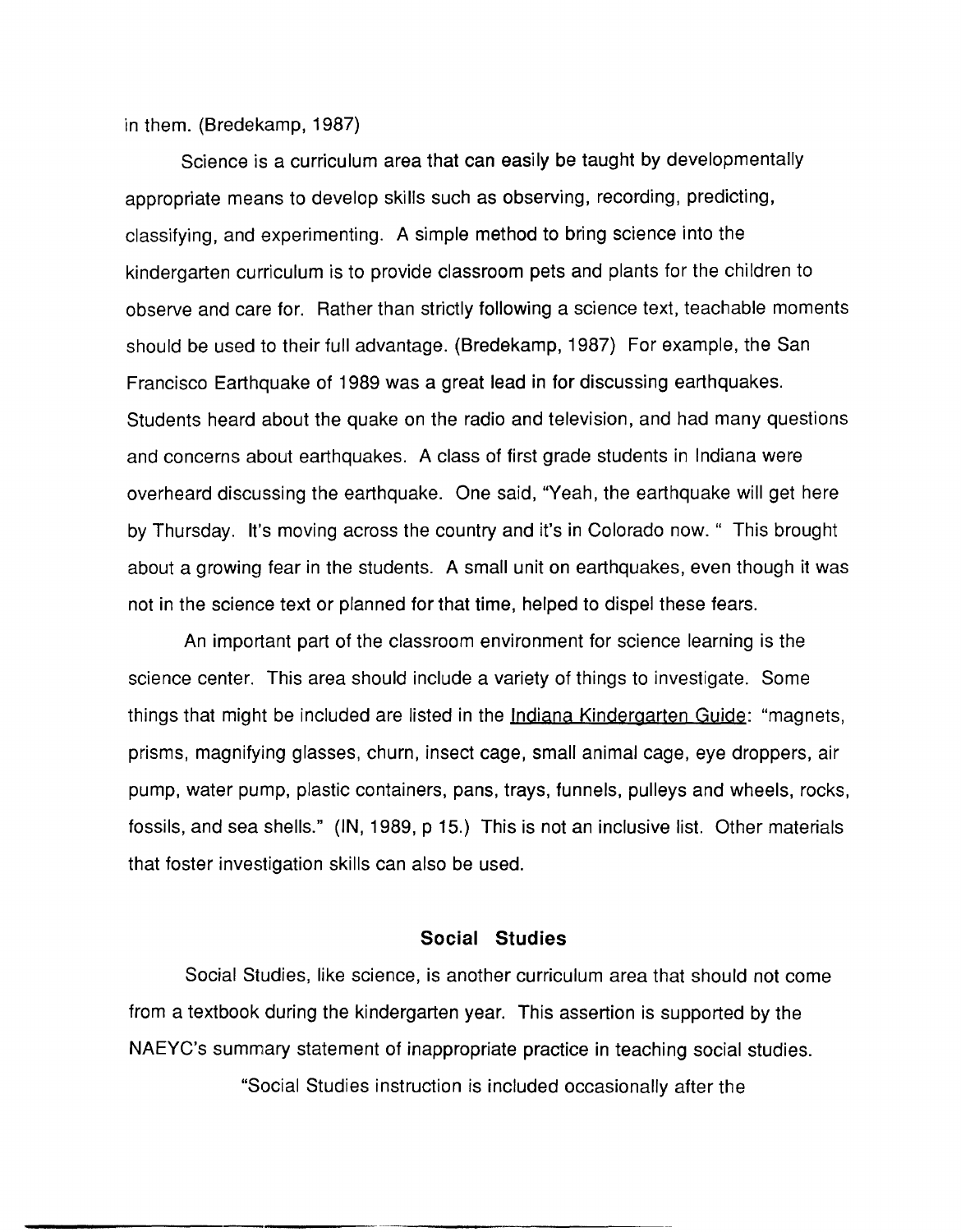reading and math programs are completed. Social Studies projects, usually related to holidays, consist of completing brief activities from the social studies textbook or reading a commercially developed weekly newspaper and doing the accompanying seatwork." (Bredekamp, 1987, p 71.)

There are several other methods of teaching Social Studies that are consistent with kindergartners' development and needs. For example, a dramatic play center can encourage social interaction skills. This center can also increase familiarity of community services such as: doctors, policemen, firefighters, druggists, etc., by placing articles and manipulatives in the drama center so children can role play these community services. These manipulatives may be placed in the center to correspond to extended thematic social studies units. (IN, 1989) These units may also be expanded on by a variety of other instructional activities such as field trips and games. (Bredekamp, 1987)

#### **Music**

In the kindergartens of today, music is usually taught as a special class by a specialized music teacher. The instruction usually comes from a formalized music textbook. This practice is not consistent with the NAEYC guideline which states "... music ... is integrated throughout each day as relevant to the curriculum and as needed for children to express themselves aesthetically and physically and to express ideas and feelings." (Bredekamp, 1987, p 72.) One way to integrate music in the kindergarten curriculum is to set up a music center. This center should be placed so there is room for children to move with music. There should also be rhythm instruments easily accessible for creating music and playing along with recordings. A tape recorder, record player, tapes and records should also be available. (IN, 1989)

Another choice that can be utilized in conjunction with the music center is practiced in the kindergarten curriculum at the Burris Laboratory School in Muncie, IN. Each day fifteen minutes is devoted to music and rhythmic activities and fingerplays.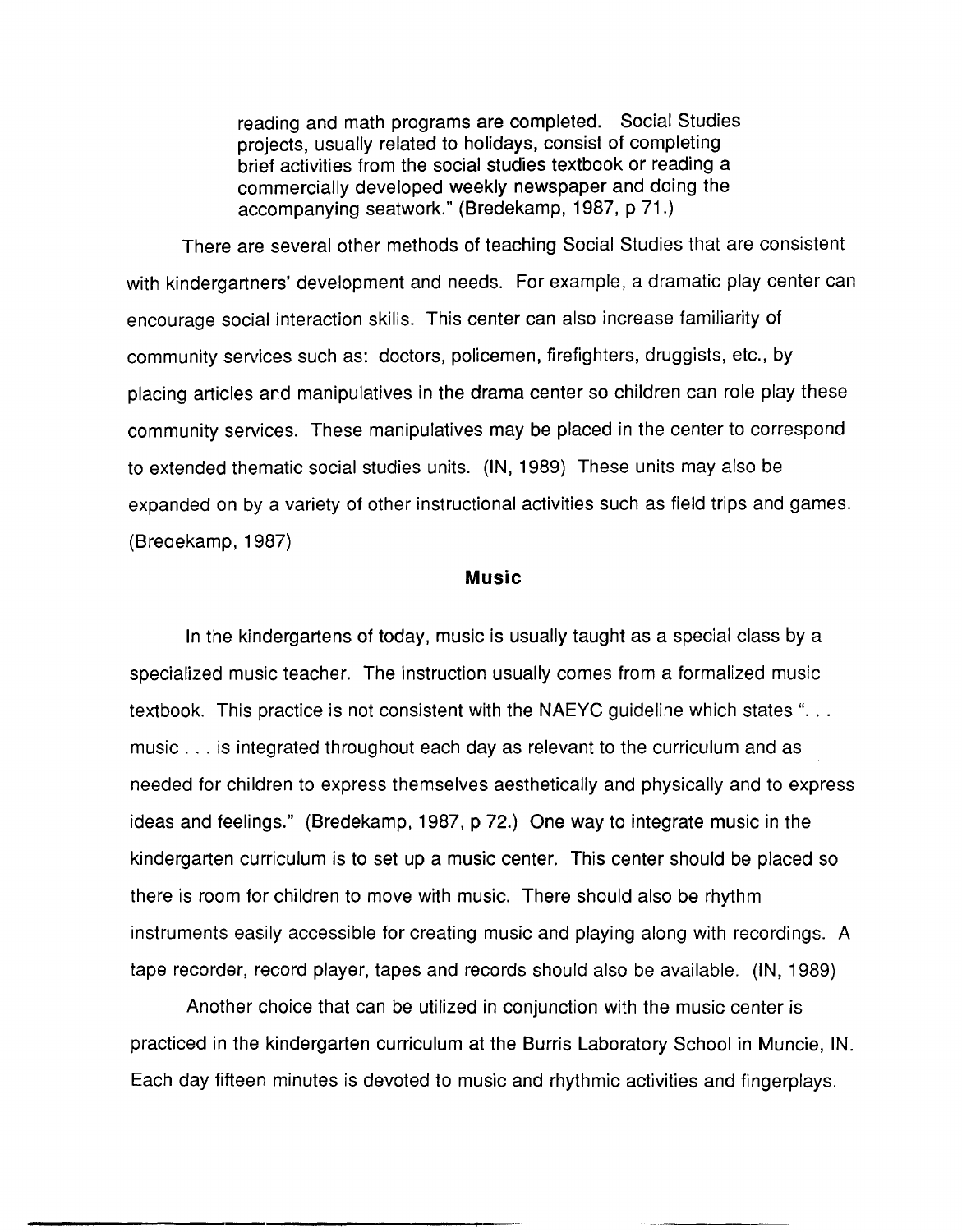The daily songs and fingerplays relate to concepts and themes of the week. For example, if the class is working on the color red, they may sing "I'm a tomato" and recite fingerplays such as "The Red Fire Engine" and "A Red Apple". (McDougal, unpublished)

#### **Art**

Art instruction in the kindergarten has traditionally consisted of "coloring predrawn forms, copying an adult-made model of a product, or following other adultprescribed directions." (Bredekamp, 1987, p 56.) In contrast, developmentally appropriate art instruction encourages creative expression through a variety of media. An art center is an excellent way to provide art experiences. There should be easy to clean floor coverings, a nearby water supply, tables, easels, paint aprons, paper, finger paints, construction paper, glue, markers, crayons, scissors, clay, etc. available at the art center. (IN, 1989)

The Burris kindergarten curriculum allows a variety of art experiences such as "cutting, tearing, pasting, coloring, painting, working with clay, finger painting, paper folding, stitchery, weaving, using colored chalk, making "dough", making collages from large variety of materials, making puppets, monoprinting, vegetable printing, splatter painting, sewing, using plaster of paris, making sand candles." (McDougal, unpublished)

#### **Physical Activity**

The discrepancy between appropriate and inappropriate teaching practices of physical activities is best shown in Developmentally Appropriate Practice in Early Childhood Programs Serving Children From Birth Through Age 8. The NAEYC states the traditional practice of teaching physical activity is inappropriate in the following statement.

"Opportunity for large muscle activity is limited. Outdoor time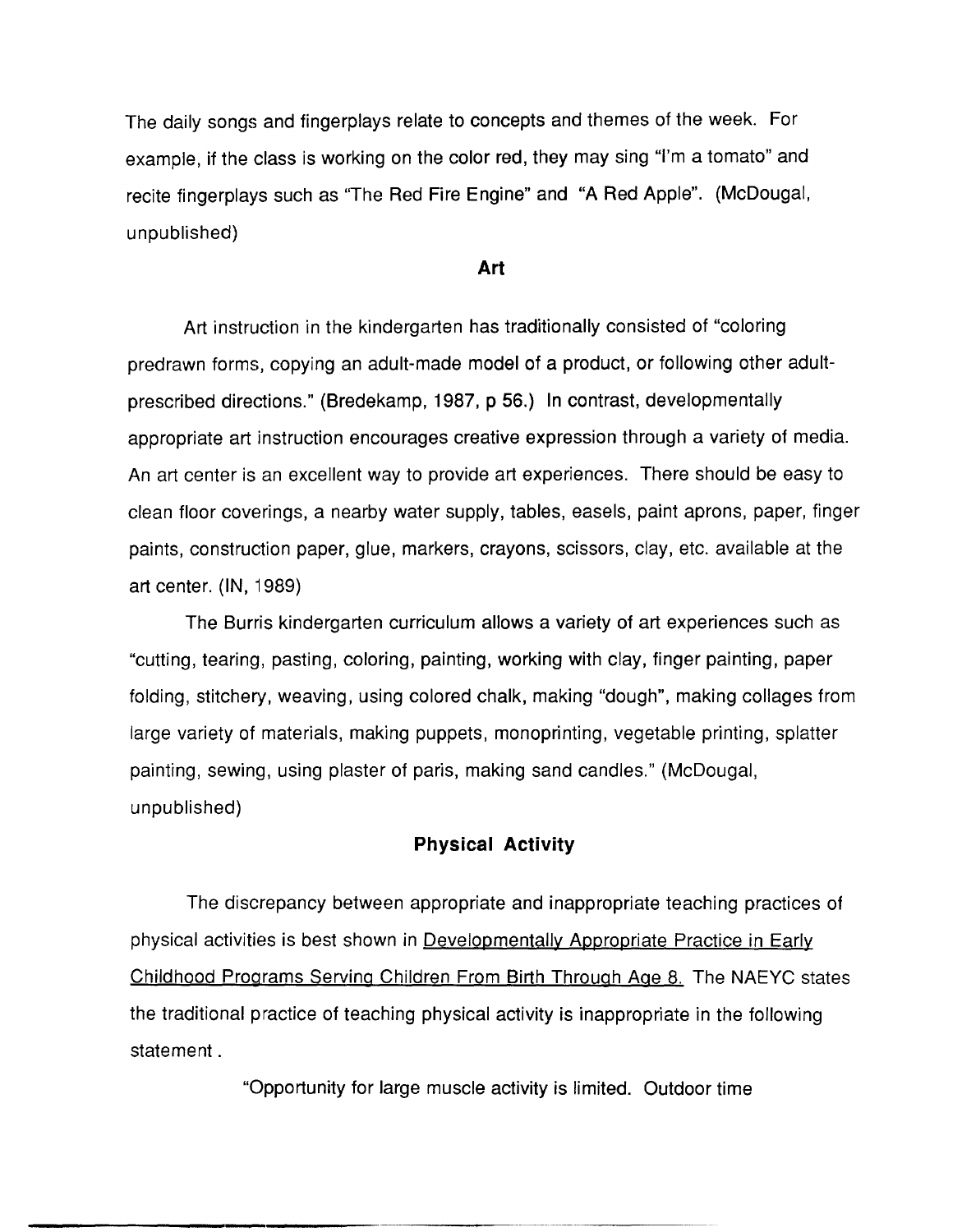is limited because it is viewed as interfering with instructional time or, if provided, is viewed as recess (a way to get children to use up excess energy), rather than an integral part of children's learning environment." (Bredekamp, 1987, p 56.)

This is not consistent with the developmental needs of kindergarten children. As

stated earlier, the Indiana Curriculum Guide lists the following as the needs of

kindergarten children in the area of physical development.

- \* enjoys participating in physical activities
- \* needs freedom of movement when pursuing learning activities
- \* needs opportunities for motor exploration when working
- \* needs opportunities to develop rhythmic control of body
- \* needs activities that continue to nurture large muscle development and refine small muscle control (IN, 1989, p 5.)

The NAEVC states that the developmentally appropriate instruction of physical activity is as follows:

> "Children have daily opportunities to use large muscles, including running, jumping, and balancing. Outdoor activity is planned daily so children can develop large muscle skills, learn about outdoor environments, and express themselves freely and loudly." (Bredekamp, 1987, p 56.)

Learning centers developed for each of the curriculum area may cause

teachers to think each curriculum area should be treated as a separate subject. This would be inappropriate. (Bredekamp, 1987) In addition to the centers, the curriculum areas should also be addressed through integrated lesson plans. An example of such a plan is the cooking of stew. Math is involved in measuring, language is involved in writing and reading the recipe, science is involved in predicting and observing what happens to the ingredients during cooking, and social studies is involved in the group interaction and cooperation necessary for completing the project. Each area contributes to make one meaningful learning activity.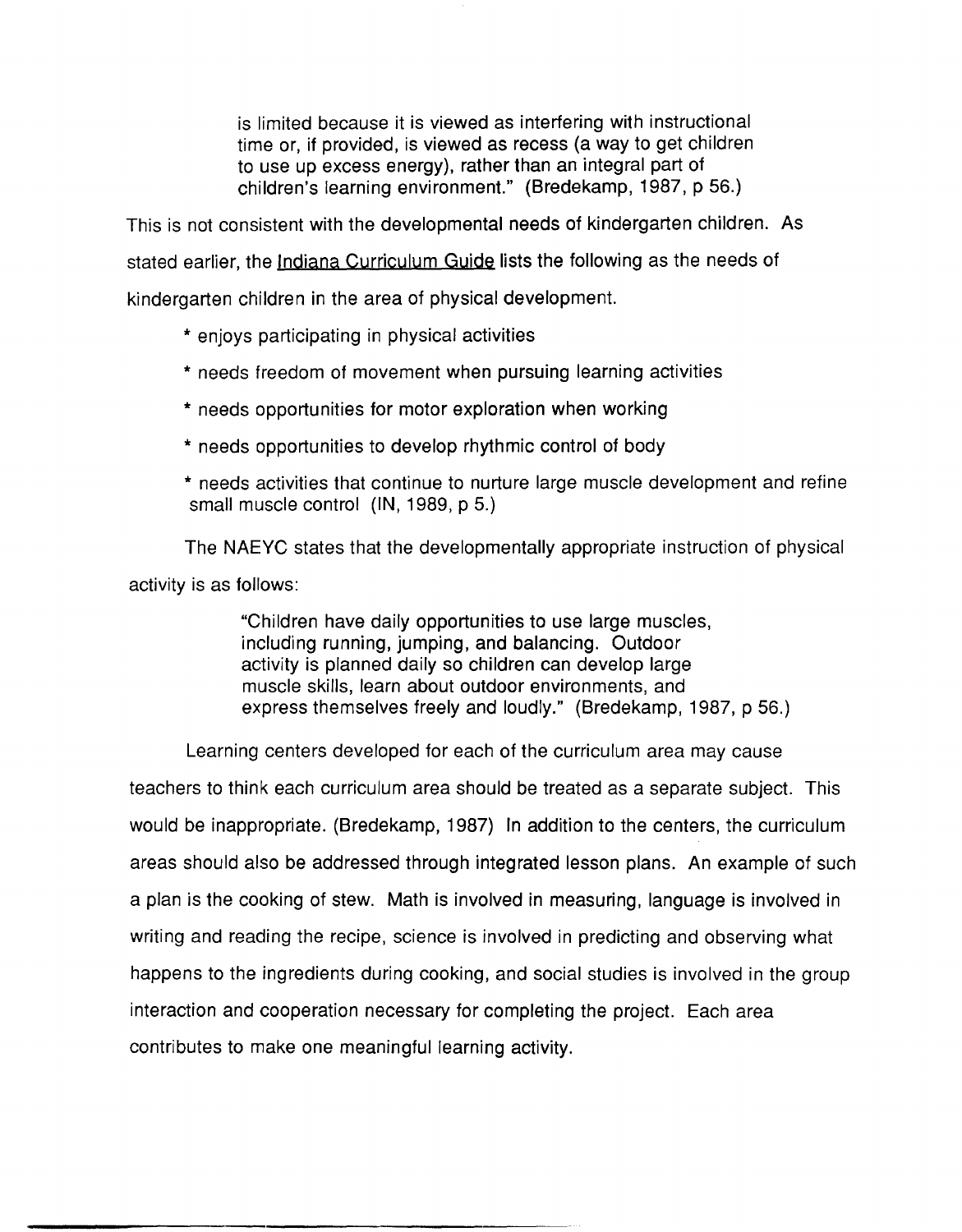# **Reading and Language Development**

#### **How Children Acquire Language**

The last area to discuss in curriculum development is the most important, the development of reading and language skills in the kindergarten.

The characteristics of the kindergarten child and the means by which kindergarten children learn best were discussed earlier. But there is an additional area in which curriculum developers must be knowledgeable to effectively plan a reading and language program that is consistent with a kindergartner's development and needs. This is the area of language development. One must know how children acquire language to be able to help them develop language skills.

As was the case with cognitive development, there are many theories of language development. One well-known theory is Piaget's theory of language development. According to Piaget's theory, children must have developed representational knowledge before they can develop the use of language. "Language refers to the child's use of a symbol (a word) to represent an object." (Wadsworth, 1978) Earlier it was stated that "During the preoperational stage of development, children begin to use symbols to represent objects." Thus, kindergartners in the preoperational stage of cognitive development are in the process of developing language. Another preoperational characteristic is exhibited in language development. A preoperational child is egocentric. "Children's first words are egocentric, or centered in their own actions. Children talk about themselves and what they do." (Morrow, 1989, p 42.) Children's language relates to things they have actively experienced, therefore, fostering children's language development following the theory of Piaget would require providing a variety of interactive experiences and of opportunities to use language to describe and discuss experiences.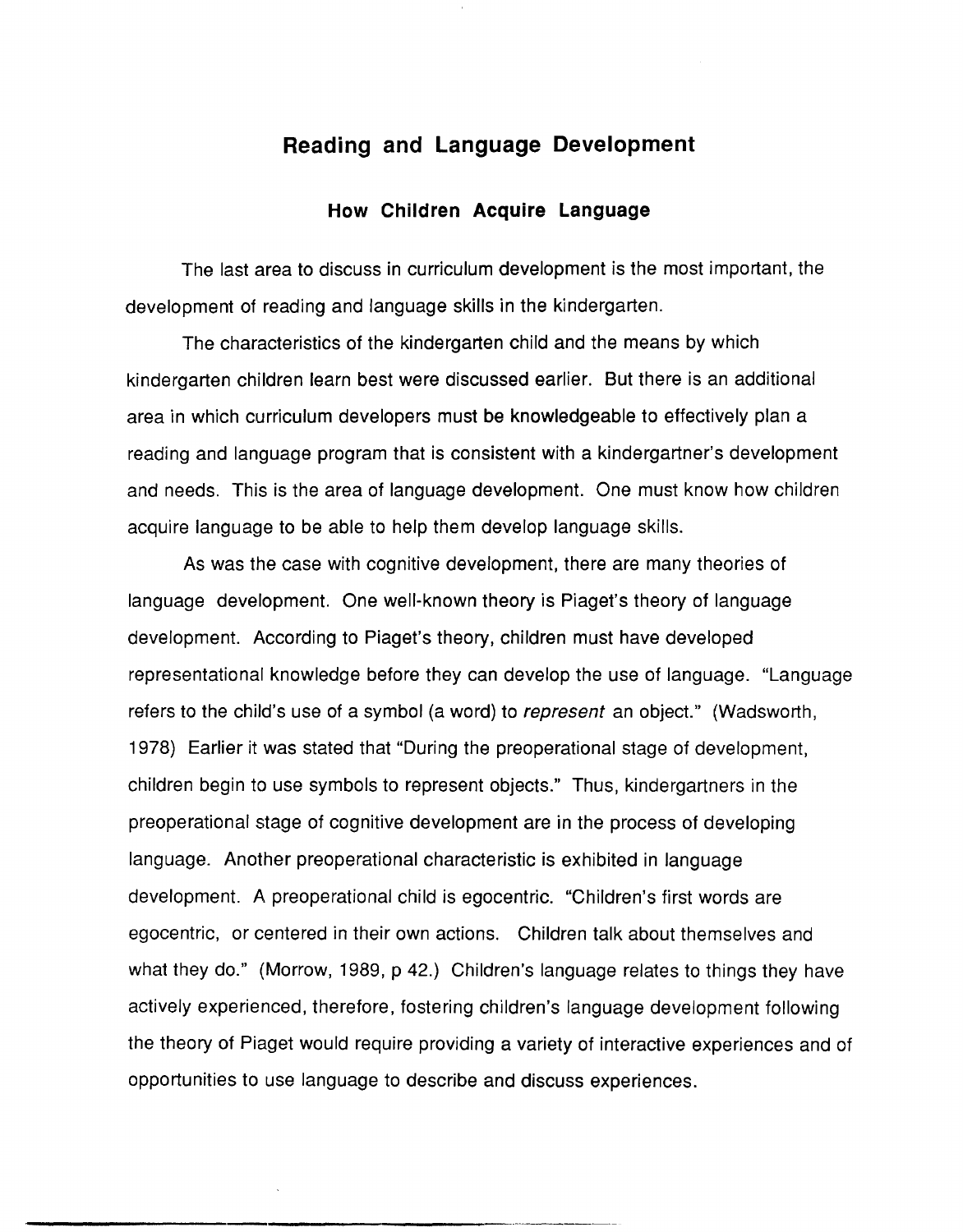#### **How Children Acquire Reading Skills**

Like any area of education, there are a variety of theories of how children begin to read. Some theories stress social interaction, some stress modeling a purpose for reading, and some stress being read to. Each theory possesses strengths which should be utilized in an early reading instruction program.

Teale and Holdaway view reading as a result of social interaction and emulative behavior. "Teale views literacy as the result of children's involvement in reading activities mediated by literate others." (Morrow, 1989, p 72.) These interactions help children learn reading functions and conventions. They also illustrate the enjoyment and satisfaction of reading, developing a desire to learn to read in the child. There are four processes that children use to acquire the ability to read through these interactions. They are: (1) observation of reading behaviors, (2) collaboration with the interacting individual, (3) practice, and (4) performance. Reading instruction based on this theory should provide experiences where children see adults model reading behavior and interact socially with other readers. Students should be provided the opportunities to practice the skills they are developing. (Morrow, 1989)

Another theory of reading acquisition centers around studies that show "that young children acquire their first information about reading and writing through their functional uses." (Morrow, 1989, p 76.) The language forms that children encounter daily (directions on toys, telephone messages, menus, mail, magazines, storybooks, letters, road signs, etc.) show children there is a purpose for writing and reading. Children interact with these forms of literacy, may role-play at them, and gain an understanding of them. Reading instruction should be based on experiences that are similar to these experiences that children have already encountered. (Morrow, 1989)

A third theory of reading development stresses the role of reading to children.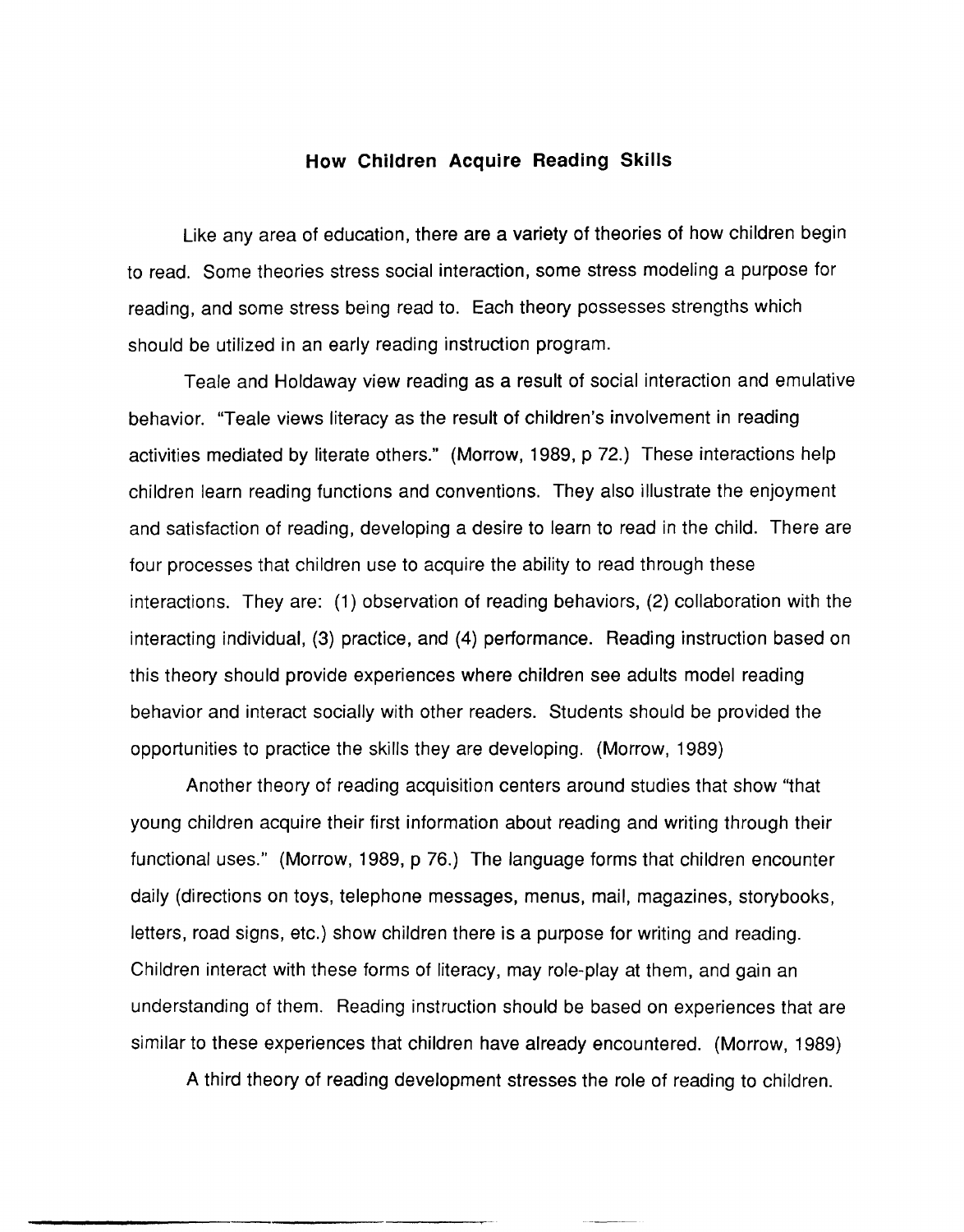Studies show reading to children "aids development of literacy skills, increases interest in books and in learning to read, enhances background information and sense of story structure, and familiarizes children with the language of books as opposed to oral language." (Morrow, 1989, p 77.) Reading instruction based on this theory would emphasize reading to children daily.

Each of these theories calls for a different emphasis in the instructional reading program. Many traditional curriculum approaches focus on only one of these theories, while the new concept of "emergent literacy" endorses a combination of these theories.

#### **Traditional Practices of Reading Instruction**

Traditionally reading instruction has been extremely formalized. When the "back to basics" curriculum reform occurred in the 1980's, this formalized reading instruction became a part of the kindergarten curriculum. (Hiebert, 1988) The commercial reading programs used in many kindergarten classrooms seldom offer developmentally appropriate reading lessons. Critics may argue that teachers can add to the lessons in the teacher's manuals, but all too often teachers follow the manual too closely. They either do not have the knowledge necessary, or do not have the extra time that is required to adapt the given lessons.

#### **Traditional Practices of Writing Instruction**

The traditional kindergarten curriculum has little to offer in a developmentally appropriate writing program. The traditional kindergarten offers a handwriting program, a writing program based on the correct formation of the letters of the alphabet. (Bredekamp, 1987) Often performance is assessed by the neatness or perfectness of the letters written. Physical development characteristics of a kindergartner were given earlier. The list included the following characteristic: "is in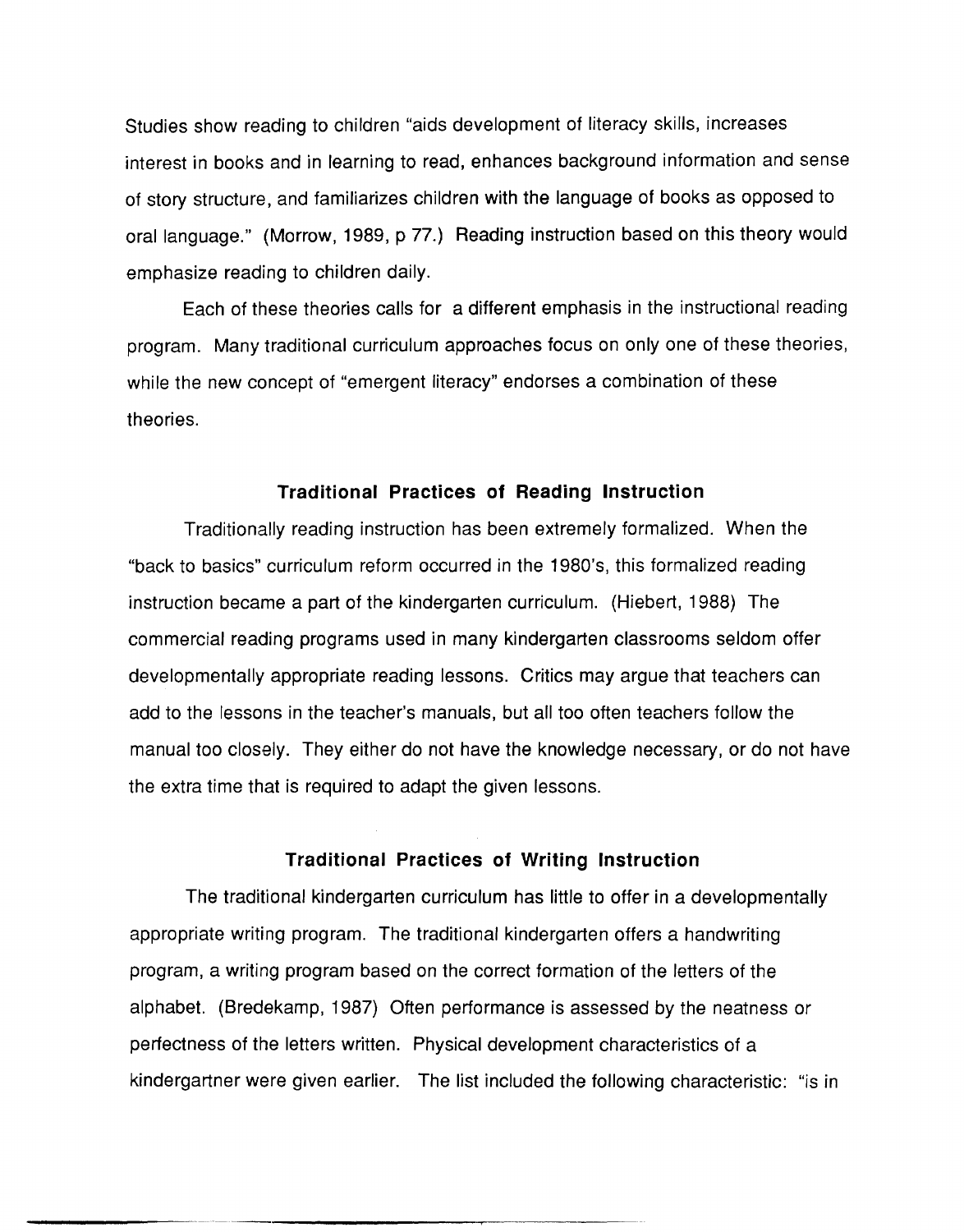the process of developing small muscle control" and the following need: "needs activities that continue to nurture large muscle development and refine small muscle control." (IN, 1989, p 5.) Consideration of these statements leads to the conclusion that traditional handwriting instruction and assessment methods are inappropriate for kindergartners. A child can not be expected to write a perfect "A" or "a" when he is still in the process of developing the small muscle control necessary for such a task. Group instruction of writing in this manner is devastatingly inappropriate given the knowledge that all children develop individually.

#### **Developmentally Appropriate Reading Instruction Practices**

The theories of reading acquisition emphasized the role of interaction with reading and writing in developing an awareness of their function and purpose. One method to promote interaction with literacy in the kindergarten curriculum is to provide a variety of daily writing activities. This can be easily accomplished by developing a classroom writing center. The writing center should provide a variety of writing materials (pencils, pens, crayons, markers, chalk, etc.) and a variety of papers (construction, different sizes and shapes, newsprint, typing, manila). (Strickland & Morrow, 1988; Martinez & Teale, 1987; IN, 1989) It is important that the paper be unlined so that the paper does not tell the child there is a "right" and a "wrong" way to use it like lined or story paper might. (Martinez & Teale, 1987) There should also be materials available for bookmaking such as: holepunch, stapler, yarn, etc.. (Strickland & Morrow, 1988) Children should be able to write down their own stories at the center, but dictation may make use of the writing center more appealing to students early in the year. For dictation either a tape recorder, or classroom aide, or parent volunteer may be utilized to record a child's story. The use of invented spellings should be encouraged. The focus of the writing center is to involve students in the creative process of writing. It is not to have students write stories without spelling or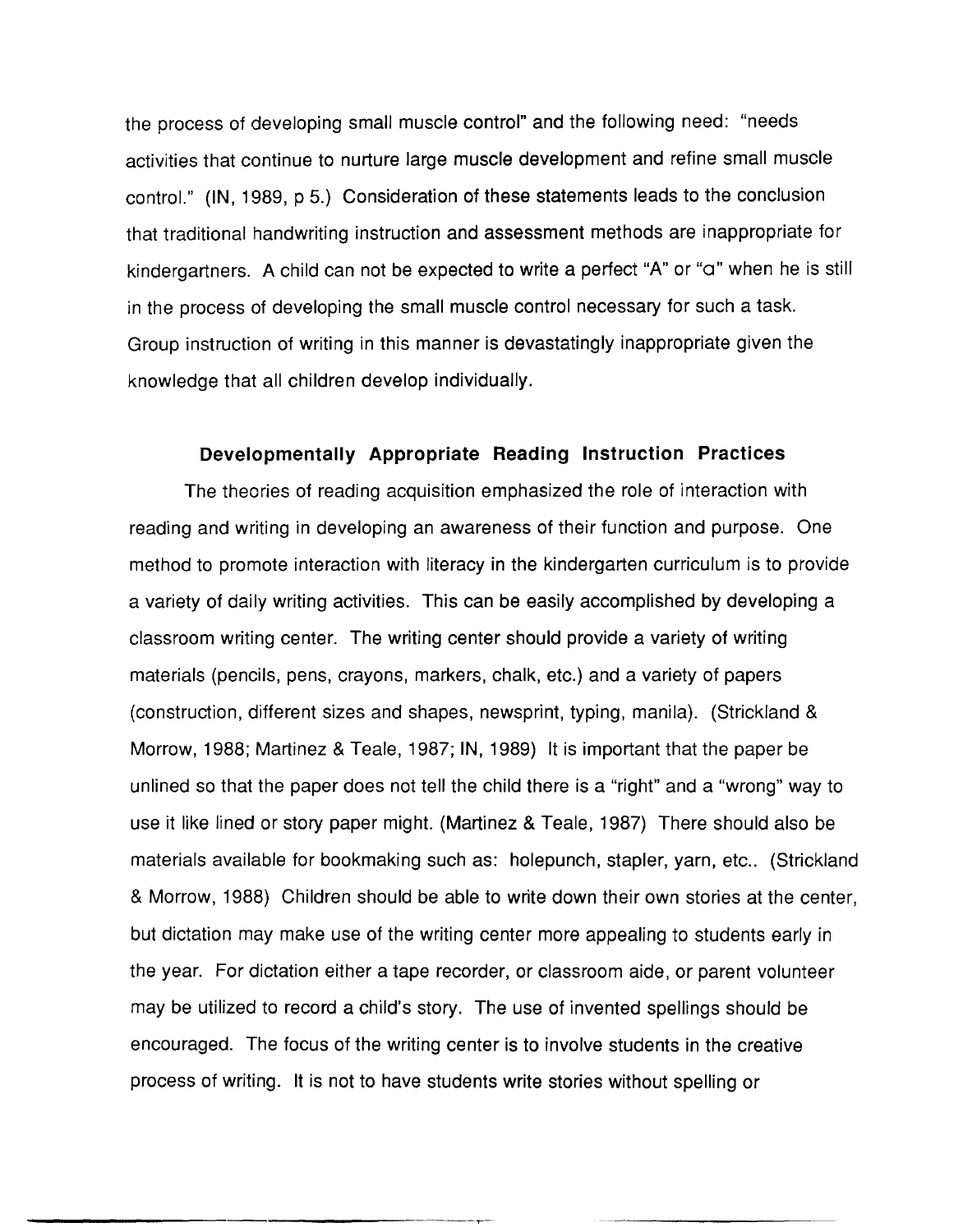grammatical errors.

Another method to promote writing in the kindergarten curriculum is to dictate whole class stories. This can be done daily or weekly, but should be done on a routine basis. After a learning experience or field trip the class may write a story as a group. The dictated stories can then be made into class books, which can be placed in the classroom library.

A third method of having children interact with print is to have a classroom library. Elementary schools contain a school library, but often kindergarten classes are allowed only limited time in the library. To encourage daily interaction with books, a library should be available in the classroom. The library should be in an area that is comfortable and inviting, yet offers quiet and privacy for reading. A variety of books with a variety of reading levels should be provided. Rotation or replacement of the books is recommended to maintain interest. Class favorites may be left for longer periods of time and should be present in multiple copies. (Strickland & Morrow, 1988)

A fourth, and important, method for encouraging interaction with literacy is a daily story time. Story time is a time of the day where comprehension skills can be introduced. For example, after reading a story to the class, the teacher can ask students what happened in the story. The students can develop recall and sequencing skills in this manner. Predicting skills can easily be practiced during the daily story time. During the reading of a story, the teacher can periodically stop and ask the children what they think will happen next and why they think that will happen.

The books chosen for the story time have an impact on the students. The use of predictable books, rhyming books, big books, and favorite stories can encourage a greater involvement from kindergarten students. Predictable books allow students to chime in on repeated phrases. This active involvement in the story helps children keep their attention focused on the story and teaches them that reading is enjoyable.

Using these methods requires a combination of reading acquisition theories.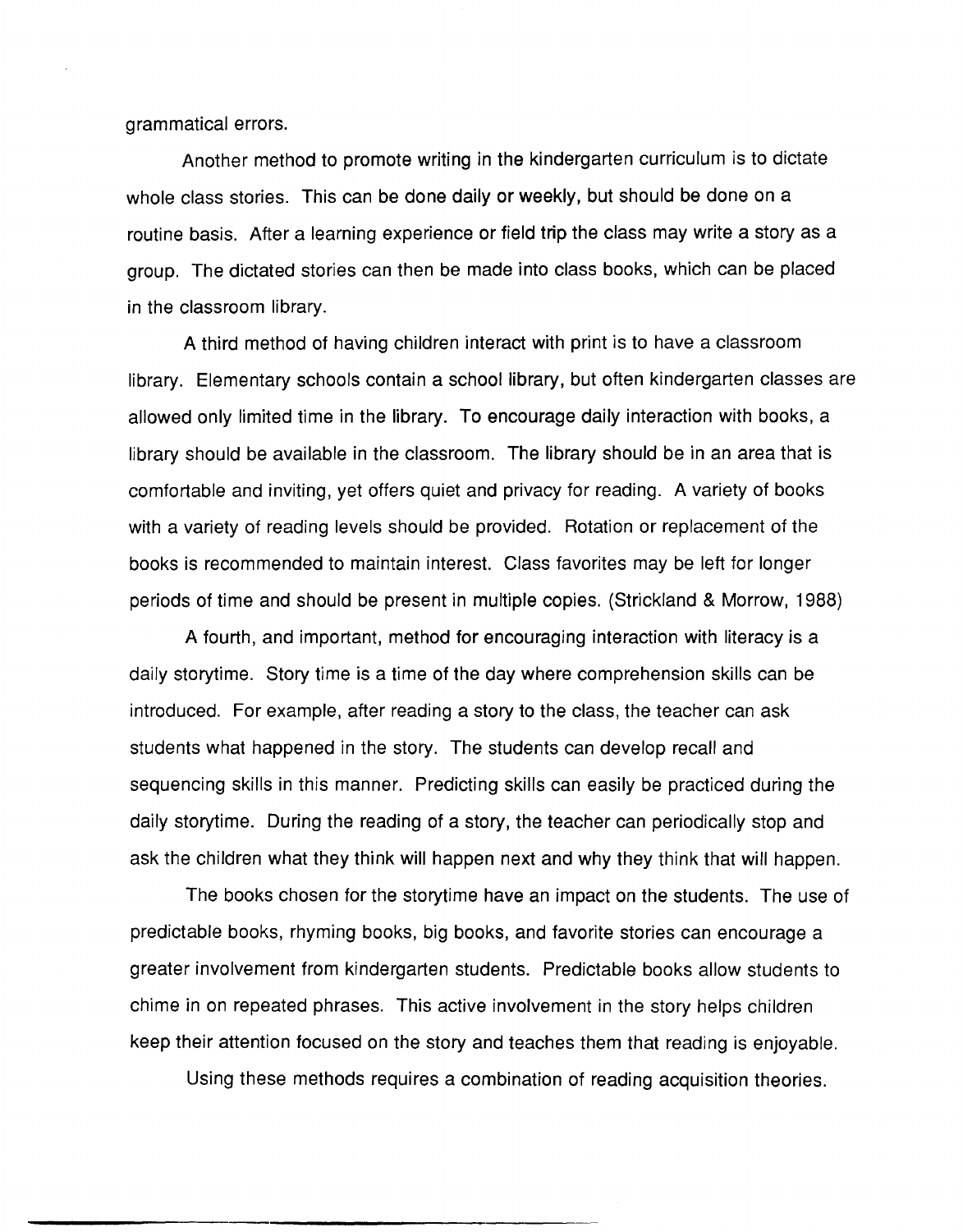Children are able to interact with literate adults, adults are seen modeling literate behaviors, children see the purpose of writing and reading, and children are read to. Consistent with Piaget's theory of learning and language development, these methods require children to play an active role in the reading and writing curriculum, helping them construct knowledge about language.

## **Conclusion**

There are many aspects to consider when planning a developmentally appropriate kindergarten curriculum. The most important aspects concern the children involved. The development, learning styles, and needs of the kindergarten child greatly influence the formation of a kindergarten curriculum. A curriculum that is consistent with the development, needs and modes of learning of kindergartners will advocate an individualized, active, hands-on approach to education and learning. Often school systems expect kindergartners to sit quietly at their seats or desks and complete worksheets or workbooks. This is inconsistent with the mode by which kindergarten children learn. These children learn through interacting with their environment, from participating in active, concrete learning experiences. Sitting quietly at a desk does not require interaction or action and does not promote emotional, social, physical, or cognitive development. Since Piaget's theory emphasizes the dependence of learning on development (Wadsworth, 1978), such expectations do not promote learning. However, if kindergarten students are provided concrete experiences which are based on their individual developmental level, needs, and learning style, they will be learning in the best educational environment. Although within this paper a variety of teaching methods were discussed, there are other teaching methods which may be utilized in a developmentally appropriate kindergarten curriculum. Any teaching method is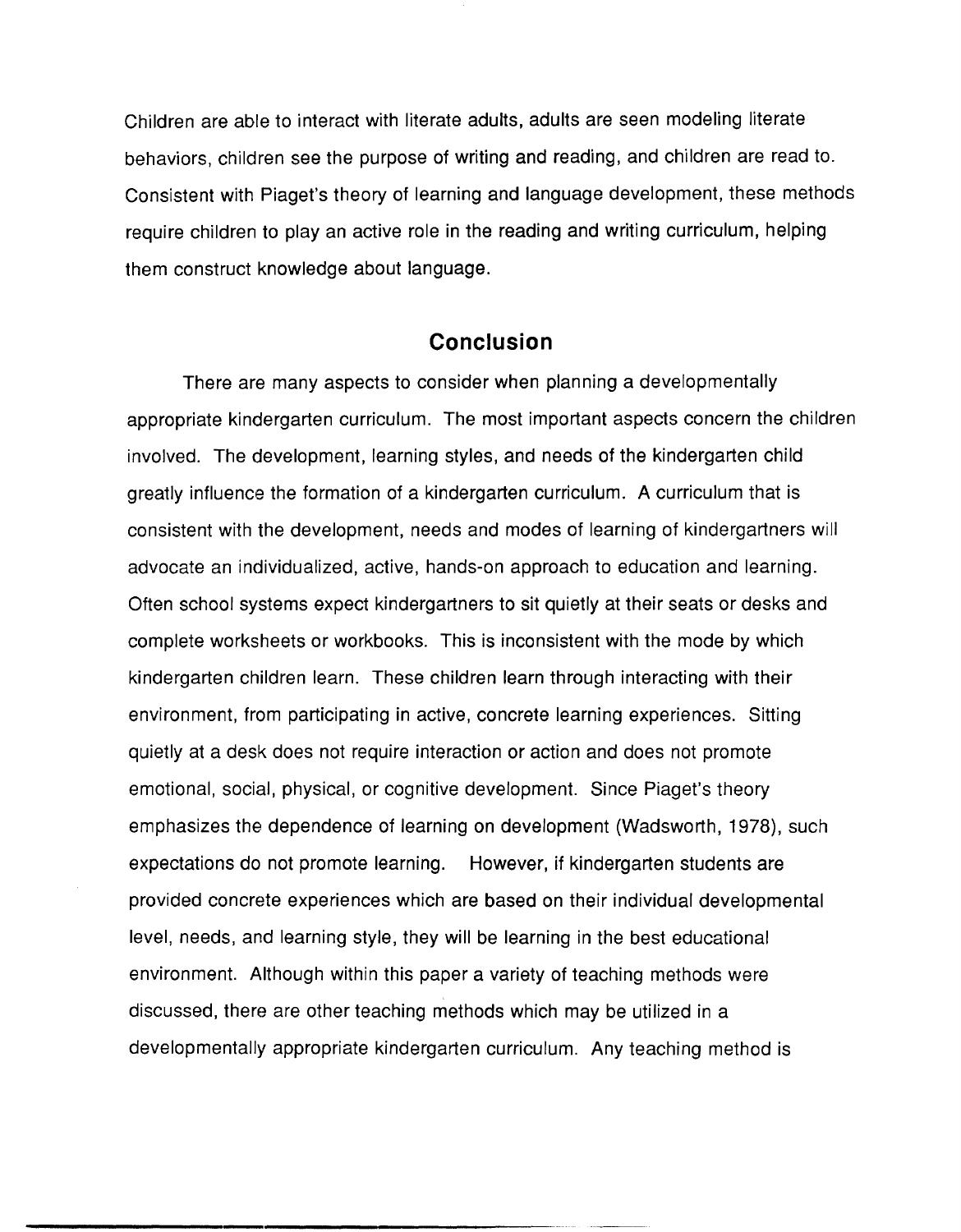developmentally appropriate if it is consistent with an individual child's development, needs, and learning style. A kindergarten curriculum that is based on goals and teaching methods that are consistent with the characteristics of the children involved, will provide the students the educational environment that will help them learn best.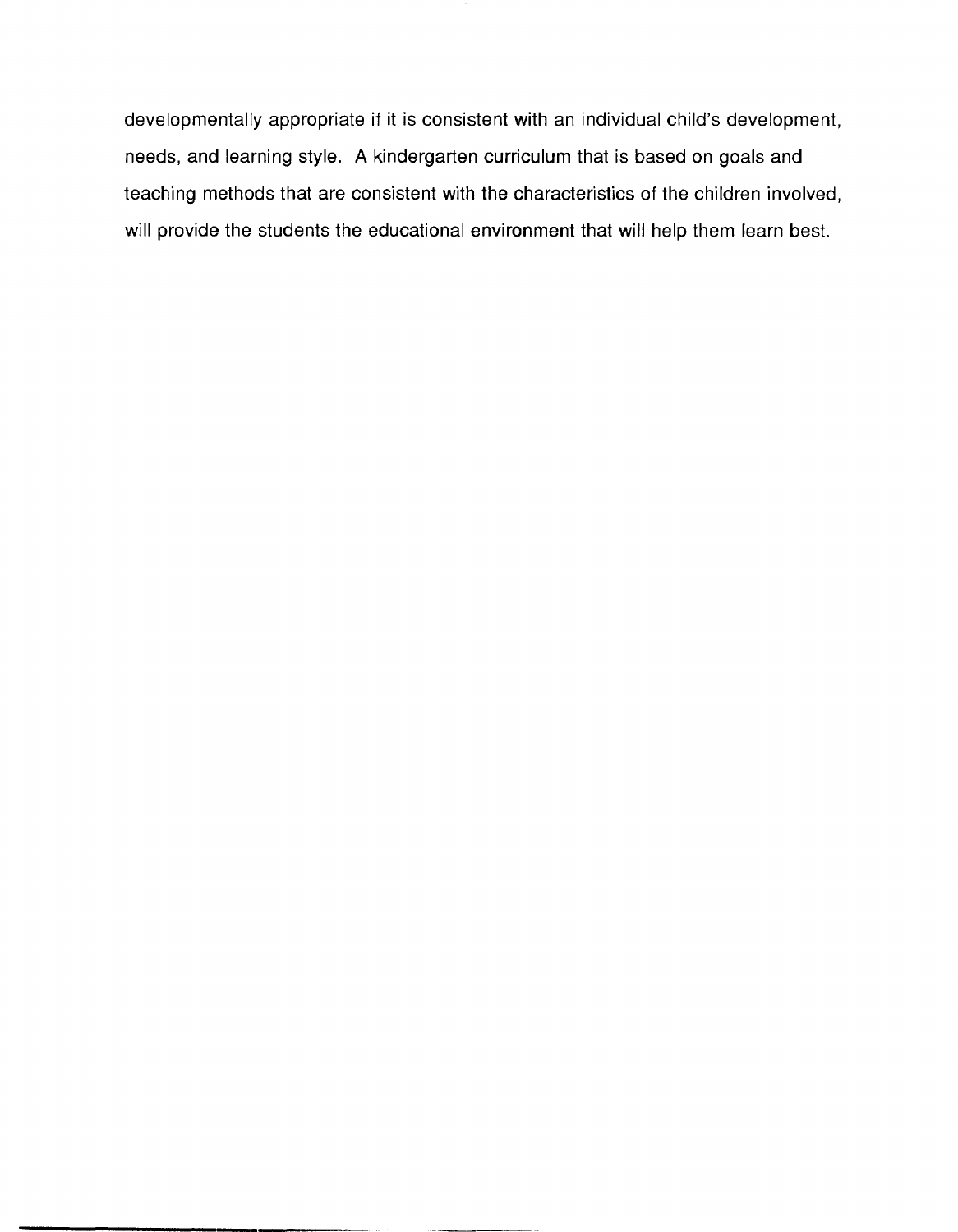# *REFERENCES*

- Bredekamp, S. (Ed.) Developmentally Appropriate Practice in Early Childhood Programs Serving Children From Birth Through Age 8. Washington: NAEYC, 1987.
- Hiebert, E. F. The role of literacy experiences in early childhood programs. The Elementary School Journal, 1988, 89(2), 160-171.
- International Reading Association. Literacy development and pre-first grade. Young Children, 1986, May, 10-13.
- Martinez, M. & Teale, W. The ins and outs of a kindergarten writing program. Reading Teacher, 1987, 41(1), 444-450.
- McCaig, G.; Peck, J. T.; & Sapp, M. E. Kindergarten Policies: What is Best for Children?. Washington: NAEYC, 1988.
- McDougal, C. Curriculum Overview--Burris Laboratory School. Unpublished.
- Morrow, L. M. Literacy Development in the Early Years. Englewood Cliffs, New Jersey: Prentice - Hall, 1989.
- Papalia, D. & Olds, S. A Child's World: Infancy Through Adolescence (4th ed.). New York: McGraw - Hill, 1987.
- Pikulski, J. J. Questions and Answers. Reading Teacher, 1988, 42(1), 76.
- Salinger, T. Language Arts and Literacy for Young Children. Columbus: Merrill, 1988.
- Spodek, B. Conceptualizing today's kindergarten curriculum. The Elementary School Journal, 1988, 89(2), 202-211.
- Spodek, B. (Ed.) Today's Kindergarten: Exploring the Knowledge Base. Expanding the Curriculum. New York: Teachers College Press, 1986.
- Strauss, S. Inducing cognitive development and learning: A review of short-term training experiments--The organismic-developmental approach. Cognition, 1972, 1(4), 329-57.
- Strickland, D. D. & Morrow, L. M. Creating a print rich environment (Emerging readers and writers) Reading Teacher. 1988, 42(2), 156-57.
- Strickland, D. S. & Morrow, L. M. Interactive experiences with storybook reading